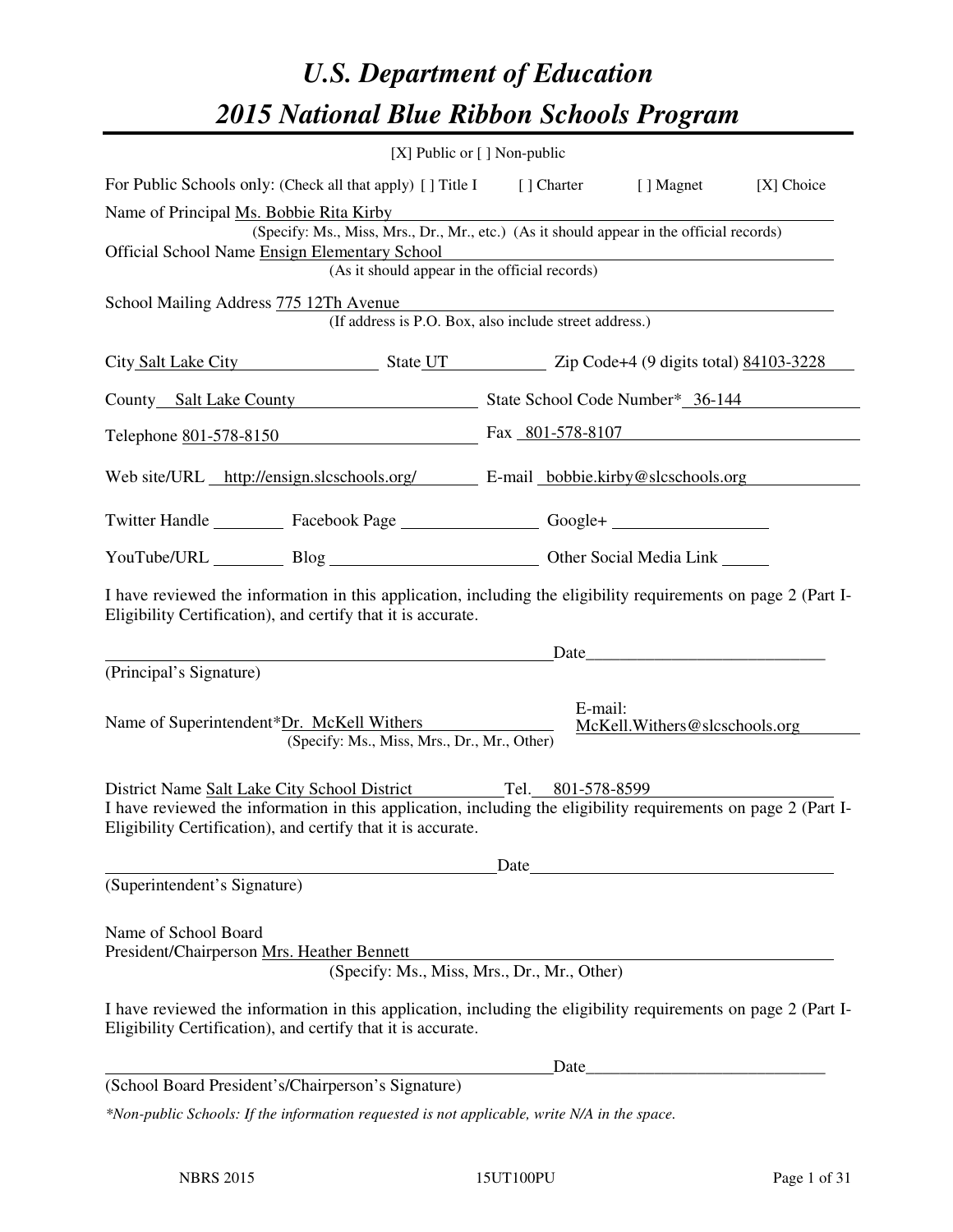#### **Include this page in the school's application as page 2.**

The signatures on the first page of this application (cover page) certify that each of the statements below, concerning the school's eligibility and compliance with U.S. Department of Education and National Blue Ribbon Schools requirements, are true and correct.

- 1. The school configuration includes one or more of grades K-12. (Schools on the same campus with one principal, even a K-12 school, must apply as an entire school.)
- 2. The school has made its Annual Measurable Objectives (AMOs) or Adequate Yearly Progress (AYP) each year for the past two years and has not been identified by the state as "persistently dangerous" within the last two years.
- 3. To meet final eligibility, a public school must meet the state's AMOs or AYP requirements in the 2014-2015 school year and be certified by the state representative. Any status appeals must be resolved at least two weeks before the awards ceremony for the school to receive the award.
- 4. If the school includes grades 7 or higher, the school must have foreign language as a part of its curriculum.
- 5. The school has been in existence for five full years, that is, from at least September 2009 and each tested grade must have been part of the school for the past three years.
- 6. The nominated school has not received the National Blue Ribbon Schools award in the past five years: 2010, 2011, 2012, 2013, or 2014.
- 7. The nominated school has no history of testing irregularities, nor have charges of irregularities been brought against the school at the time of nomination. The U.S. Department of Education reserves the right to disqualify a school's application and/or rescind a school's award if irregularities are later discovered and proven by the state.
- 8. The nominated school or district is not refusing Office of Civil Rights (OCR) access to information necessary to investigate a civil rights complaint or to conduct a district-wide compliance review.
- 9. The OCR has not issued a violation letter of findings to the school district concluding that the nominated school or the district as a whole has violated one or more of the civil rights statutes. A violation letter of findings will not be considered outstanding if OCR has accepted a corrective action plan from the district to remedy the violation.
- 10. The U.S. Department of Justice does not have a pending suit alleging that the nominated school or the school district as a whole has violated one or more of the civil rights statutes or the Constitution's equal protection clause.
- 11. There are no findings of violations of the Individuals with Disabilities Education Act in a U.S. Department of Education monitoring report that apply to the school or school district in question; or if there are such findings, the state or district has corrected, or agreed to correct, the findings.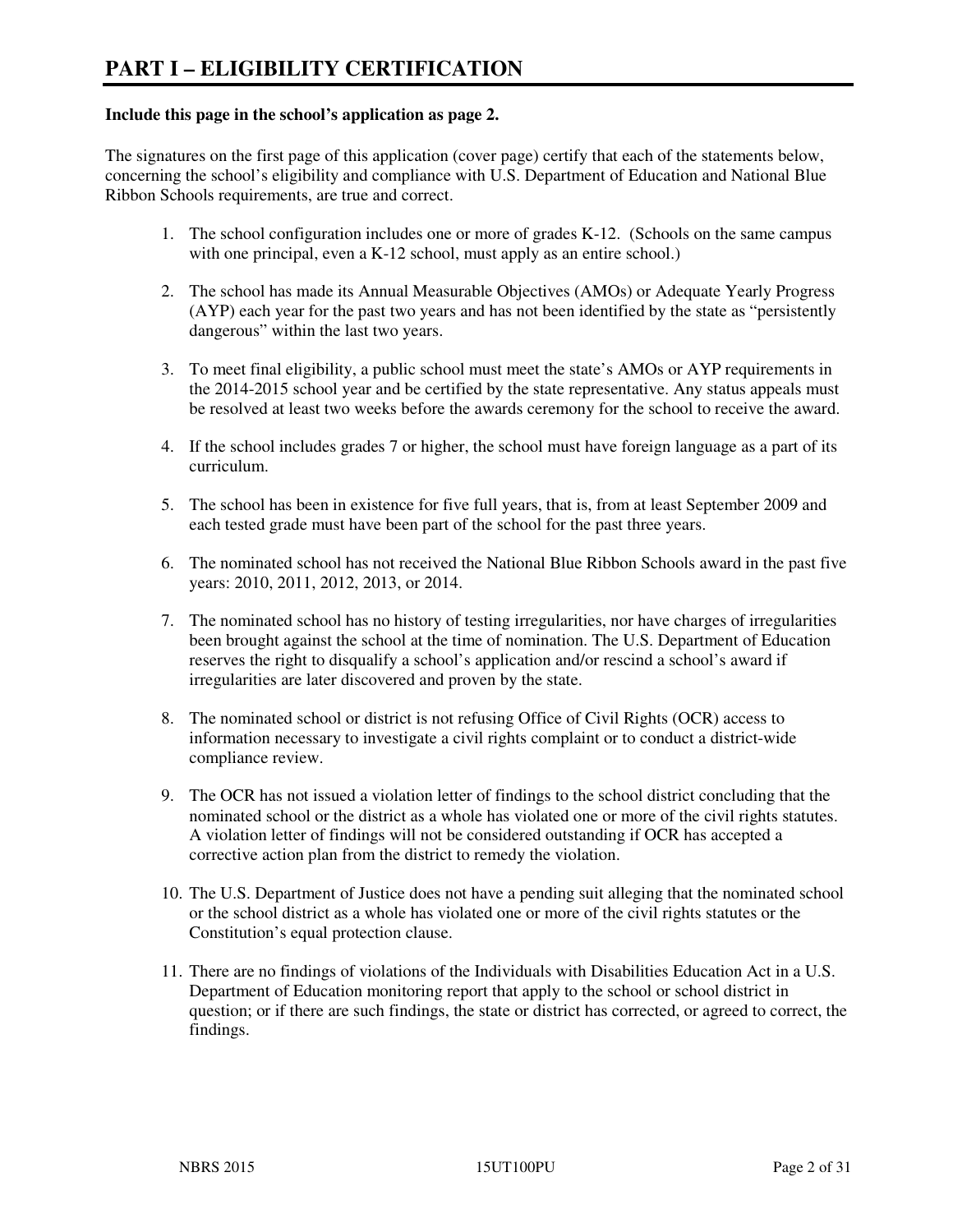# **PART II - DEMOGRAPHIC DATA**

#### **All data are the most recent year available.**

**DISTRICT** (Question 1 is not applicable to non-public schools)

| -1. | Number of schools in the district<br>(per district designation): | 27 Elementary schools (includes K-8)<br>5 Middle/Junior high schools<br>4 High schools<br>$0 K-12$ schools |
|-----|------------------------------------------------------------------|------------------------------------------------------------------------------------------------------------|
|     |                                                                  |                                                                                                            |

36 TOTAL

**SCHOOL** (To be completed by all schools)

- 2. Category that best describes the area where the school is located:
	- [X] Urban or large central city
	- [ ] Suburban with characteristics typical of an urban area
	- [ ] Suburban
	- [ ] Small city or town in a rural area
	- [ ] Rural
- 3. 4 Number of years the principal has been in her/his position at this school.
- 4. Number of students as of October 1 enrolled at each grade level or its equivalent in applying school:

| Grade                           | # of         | # of Females     | <b>Grade Total</b> |
|---------------------------------|--------------|------------------|--------------------|
|                                 | <b>Males</b> |                  |                    |
| <b>PreK</b>                     | 21           | 15               | 36                 |
| K                               | 28           | 17               | 45                 |
| 1                               | 37           | 18               | 55                 |
| $\boldsymbol{2}$                | 39           | 22               | 61                 |
| 3                               | 26           | 28               | 54                 |
| 4                               | 23           | 22               | 45                 |
| 5                               | 24           | 17               | 41                 |
| 6                               | 24           | 20               | 44                 |
| 7                               | 0            | $\boldsymbol{0}$ | 0                  |
| 8                               | 0            | $\overline{0}$   | 0                  |
| 9                               | $\theta$     | $\overline{0}$   | 0                  |
| 10                              | 0            | 0                | 0                  |
| 11                              | 0            | 0                | 0                  |
| 12                              | 0            | 0                | 0                  |
| <b>Total</b><br><b>Students</b> | 222          | 159              | 381                |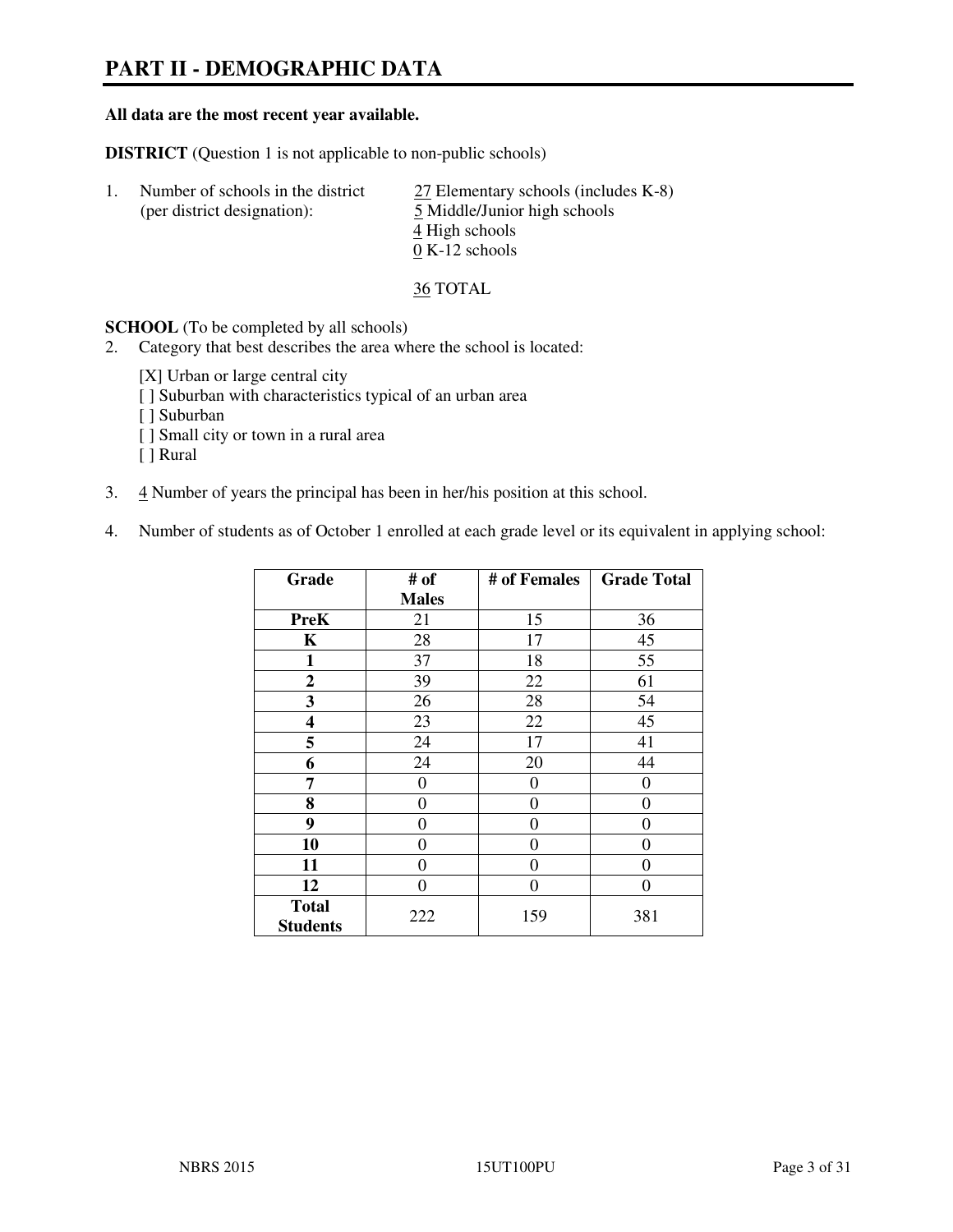the school: 1 % Asian

5. Racial/ethnic composition of  $1\%$  American Indian or Alaska Native 1 % Black or African American 11 % Hispanic or Latino 2 % Native Hawaiian or Other Pacific Islander 77 % White 7 % Two or more races **100 % Total** 

(Only these seven standard categories should be used to report the racial/ethnic composition of your school. The Final Guidance on Maintaining, Collecting, and Reporting Racial and Ethnic Data to the U.S. Department of Education published in the October 19, 2007 *Federal Register* provides definitions for each of the seven categories.)

6. Student turnover, or mobility rate, during the 2013 - 2014 year: 20%

This rate should be calculated using the grid below. The answer to (6) is the mobility rate.

| <b>Steps For Determining Mobility Rate</b>         | Answer |
|----------------------------------------------------|--------|
| $(1)$ Number of students who transferred to        |        |
| the school after October 1, 2013 until the         | 51     |
| end of the school year                             |        |
| (2) Number of students who transferred             |        |
| <i>from</i> the school after October 1, 2013 until | 21     |
| the end of the school year                         |        |
| (3) Total of all transferred students [sum of      | 72     |
| rows $(1)$ and $(2)$ ]                             |        |
| (4) Total number of students in the school as      | 367    |
| of October 1                                       |        |
| $(5)$ Total transferred students in row $(3)$      | 0.196  |
| divided by total students in row (4)               |        |
| $(6)$ Amount in row $(5)$ multiplied by 100        | 20     |

7. English Language Learners (ELL) in the school: 4 %

16 Total number ELL

Number of non-English languages represented: 7 Specify non-English languages: Spanish, Slovenian, Japanese, French, Arabic, Dutch, Filipino

8. Students eligible for free/reduced-priced meals:  $20\%$ Total number students who qualify:  $\frac{78}{2}$ 

# **Information for Public Schools Only - Data Provided by the State**

The state has reported that  $25\%$  of the students enrolled in this school are from low income or disadvantaged families based on the following subgroup(s): Students eligible for free/reduced-priced meals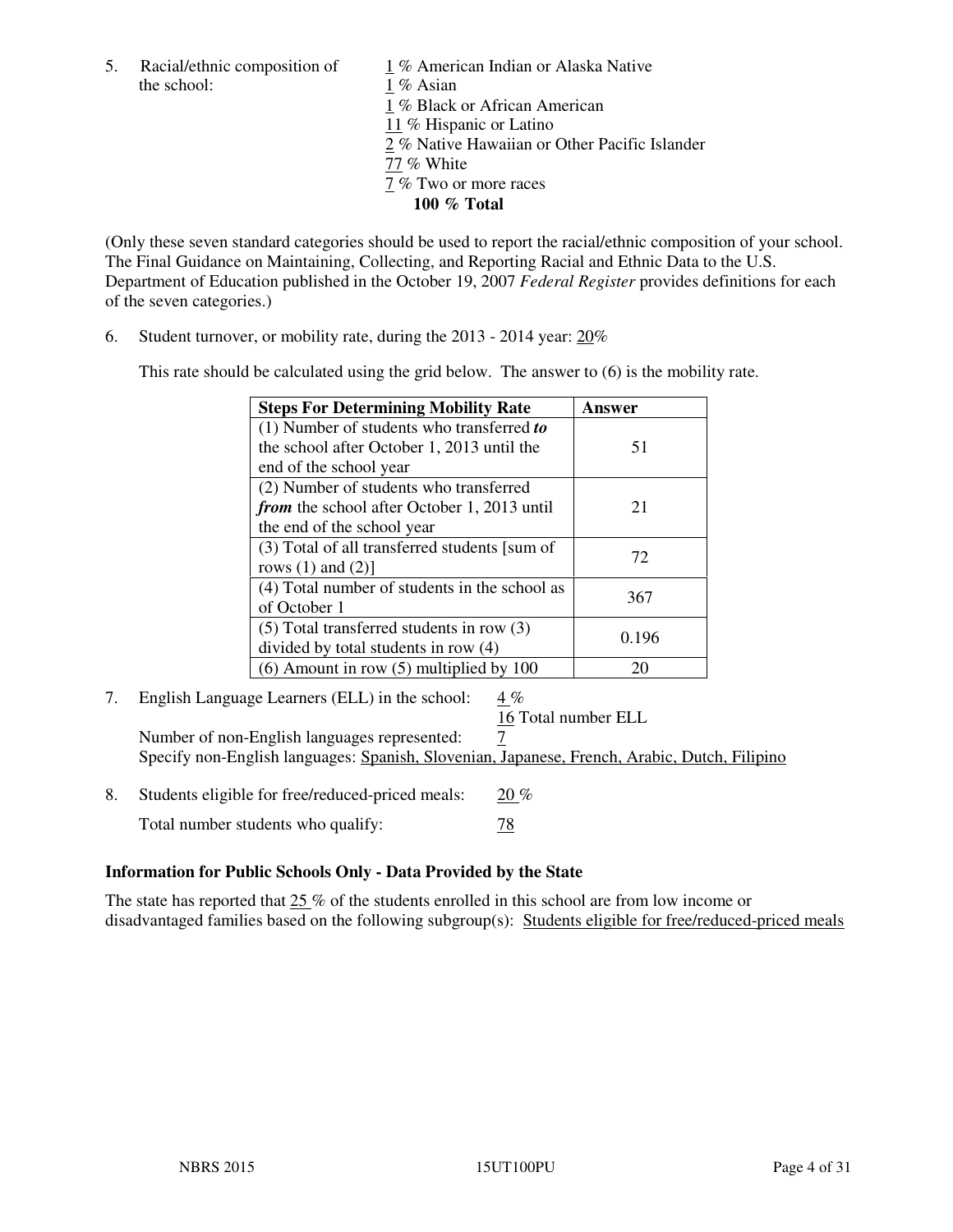9. Students receiving special education services:  $18\%$ 

71 Total number of students served

Indicate below the number of students with disabilities according to conditions designated in the Individuals with Disabilities Education Act. Do not add additional categories.

| 2 Autism                | 2 Orthopedic Impairment                 |
|-------------------------|-----------------------------------------|
| 0 Deafness              | 7 Other Health Impaired                 |
| 0 Deaf-Blindness        | 12 Specific Learning Disability         |
| 0 Emotional Disturbance | 28 Speech or Language Impairment        |
| 0 Hearing Impairment    | 0 Traumatic Brain Injury                |
| 1 Mental Retardation    | 0 Visual Impairment Including Blindness |
| 0 Multiple Disabilities | 19 Developmentally Delayed              |
|                         |                                         |

10. Use Full-Time Equivalents (FTEs), rounded to nearest whole numeral, to indicate the number of personnel in each of the categories below:

|                                       | <b>Number of Staff</b> |
|---------------------------------------|------------------------|
| Administrators                        |                        |
| Classroom teachers                    | 15                     |
| Resource teachers/specialists         |                        |
| e.g., reading, math, science, special | 10                     |
| education, enrichment, technology,    |                        |
| art, music, physical education, etc.  |                        |
| Paraprofessionals                     |                        |
| Student support personnel             |                        |
| e.g., guidance counselors, behavior   |                        |
| interventionists, mental/physical     |                        |
| health service providers,             | 4                      |
| psychologists, family engagement      |                        |
| liaisons, career/college attainment   |                        |
| coaches, etc.                         |                        |
|                                       |                        |

11. Average student-classroom teacher ratio, that is, the number of students in the school divided by the FTE of classroom teachers, e.g.,  $22:1$   $25:1$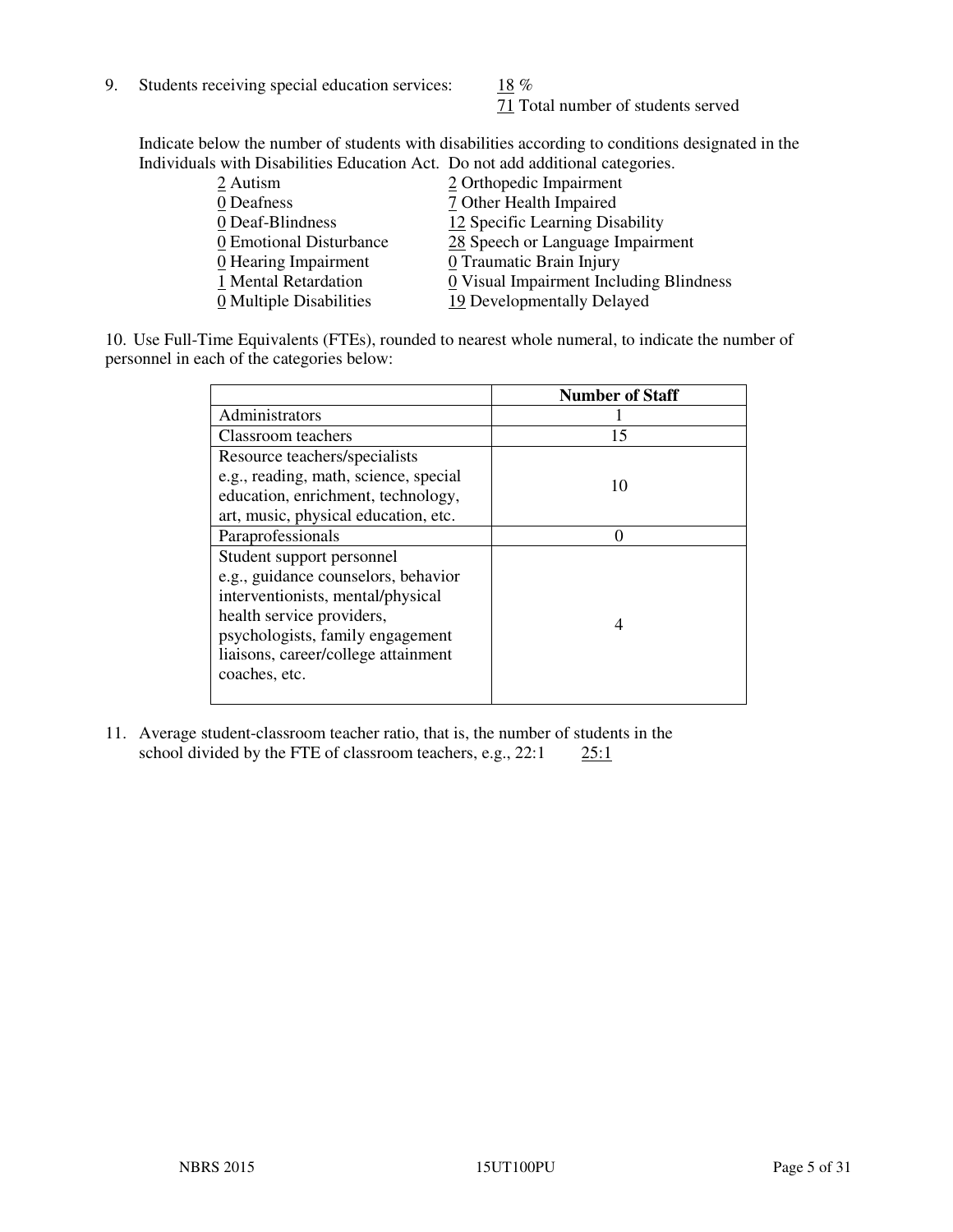12. Show daily student attendance rates. Only high schools need to supply yearly graduation rates.

| <b>Required Information</b> | 2013-2014     | 2012-2013 | 2011-2012 | 2010-2011 | 2009-2010 |
|-----------------------------|---------------|-----------|-----------|-----------|-----------|
| Daily student attendance    | 96%           | $96\%$    | 96%       | 95%       | 95%       |
| High school graduation rate | $\gamma_{\%}$ | 9%        | $0\%$     | $0\%$     | $0\%$     |

#### 13. **For schools ending in grade 12 (high schools)**

Show percentages to indicate the post-secondary status of students who graduated in Spring 2014

| <b>Post-Secondary Status</b>                  |       |
|-----------------------------------------------|-------|
| Graduating class size                         |       |
| Enrolled in a 4-year college or university    | በ‰    |
| Enrolled in a community college               | $0\%$ |
| Enrolled in career/technical training program | $0\%$ |
| Found employment                              | $0\%$ |
| Joined the military or other public service   | 0%    |
| Other                                         |       |

14. Indicate whether your school has previously received a National Blue Ribbon Schools award. Yes No X

If yes, select the year in which your school received the award.

15. Please summarize your school mission in 25 words or less: Ensign advocates for all students, provides the highest quality education, and prepares students for a future of opportunities. We foster academic success, self-esteem, and creativity.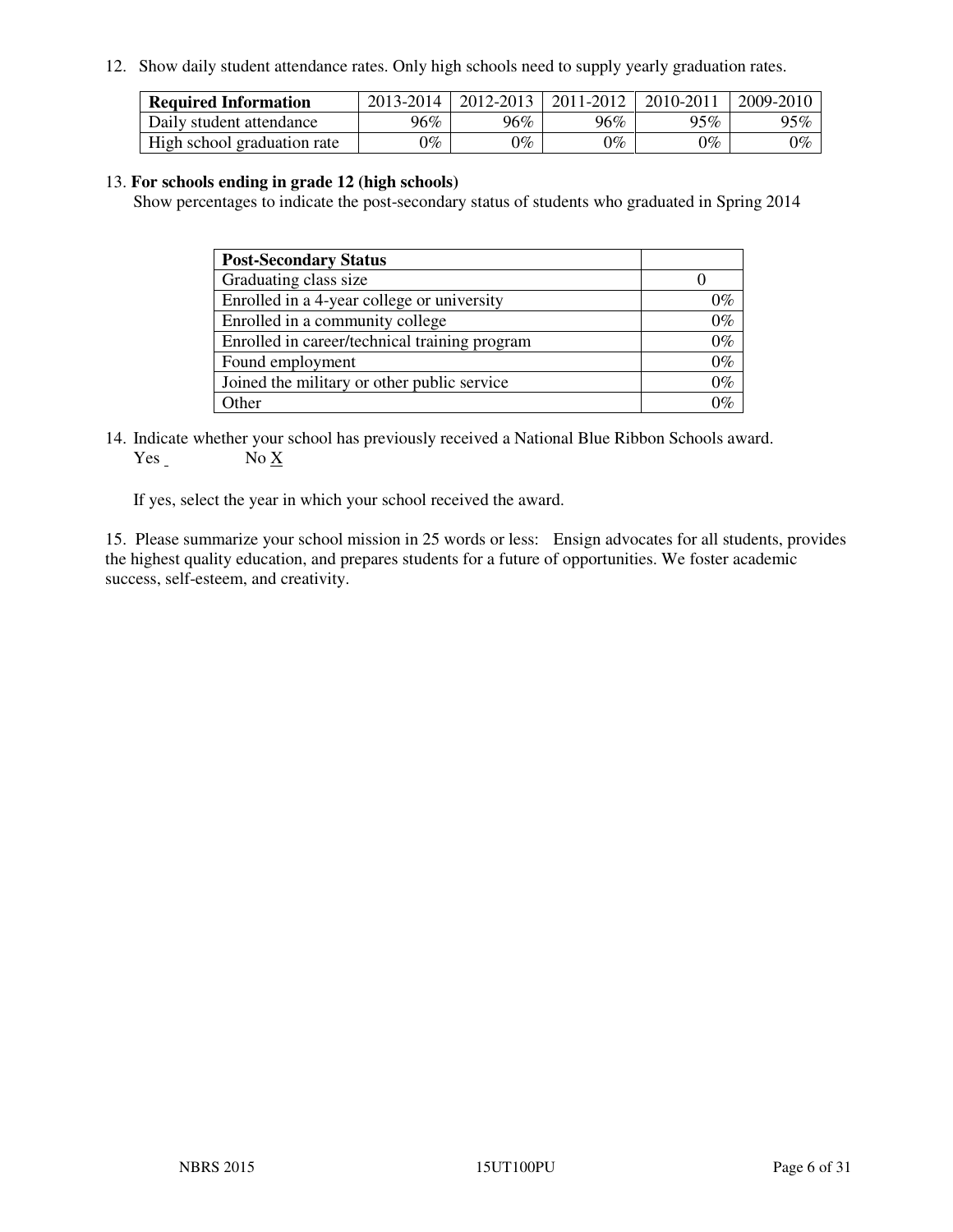# **PART III – SUMMARY**

Ensign School is one hundred and two years old. We celebrated our centennial two years ago. The school was originally located on what we call the " Lower Avenues" between "E" and "F" Streets and 9th and 10th Avenue. About 37 years ago, in 1978, a new school was built further up the Avenues. The school is now located on12th Avenue below Ensign Peak. It is possible to stand on our back playground and look out over the city. The majority of students attending Ensign come from White middle and/or upper-class families. Unfortunately, the school's diverse population reside in our quadrant special education classrooms for students with individual education plans. The students are Latino; they are bussed out of their neighborhoods to attend school at Ensign due to the lack of space in their home schools. The overpopulation of students of color in self-contained special education classrooms are a national trend. As a school community, we try to welcome our special needs students by including them in all of our activities. However, it has been a challenge. So we have developed surrogate families for them when they are away from their neighborhood schools. For example, we recently had a "bagels and books" breakfasts. All students had to be accompanied by a parent or guardian. We invited Ensign community mothers and retired teachers to become 'othermothers' for students without parents. The 'othermothers' read to the self-contained students and made sure they had a great time.

Our school is located in a park-like environment. The school is surrounded by poplar and evergreen trees on the northeast. Southwest of the school are quaint houses that have been around longer than the school. Some of them are registered on Utah's Historical site. Ensign had one of the first outdoor classrooms. Many years ago, students planted thousands of plants native to Utah on the three square block hillside directly beside the school. Bulbs of daffodils and sego lilies continue to sprout today.

Ensign has a rich tradition of community involvement, due in part to the close proximity of the downtown area and being located within a couple of blocks of three major hospitals. Ensign students participated with their parents in service learning projects. For 12 years students helped to raise and lowered the flag along with a drum and bugle core at the veteran's hospital. Classes made holiday nut cups for hospital trays for LDS Hospital. They made Christmas decorations and tied quilts for Primary Children's Hospital. As a school community, Ensign teachers, parents and students understand the need to reach out to those communities abroad needing support. During the 2013-2014 school year, Ensign Elementary raised money to help build a well in Waterford South Sudan, Africa. Recently, we raised a \$1000.00 to help buy drilling equipment for the well. The key strategies we believe in and reinforce as a school community are the performance results. We would like our students to become contributory to their communities, quality workers and producers, complex thinkers and problem solvers, self-directed learners, cooperative workers and learners, and effective communicators.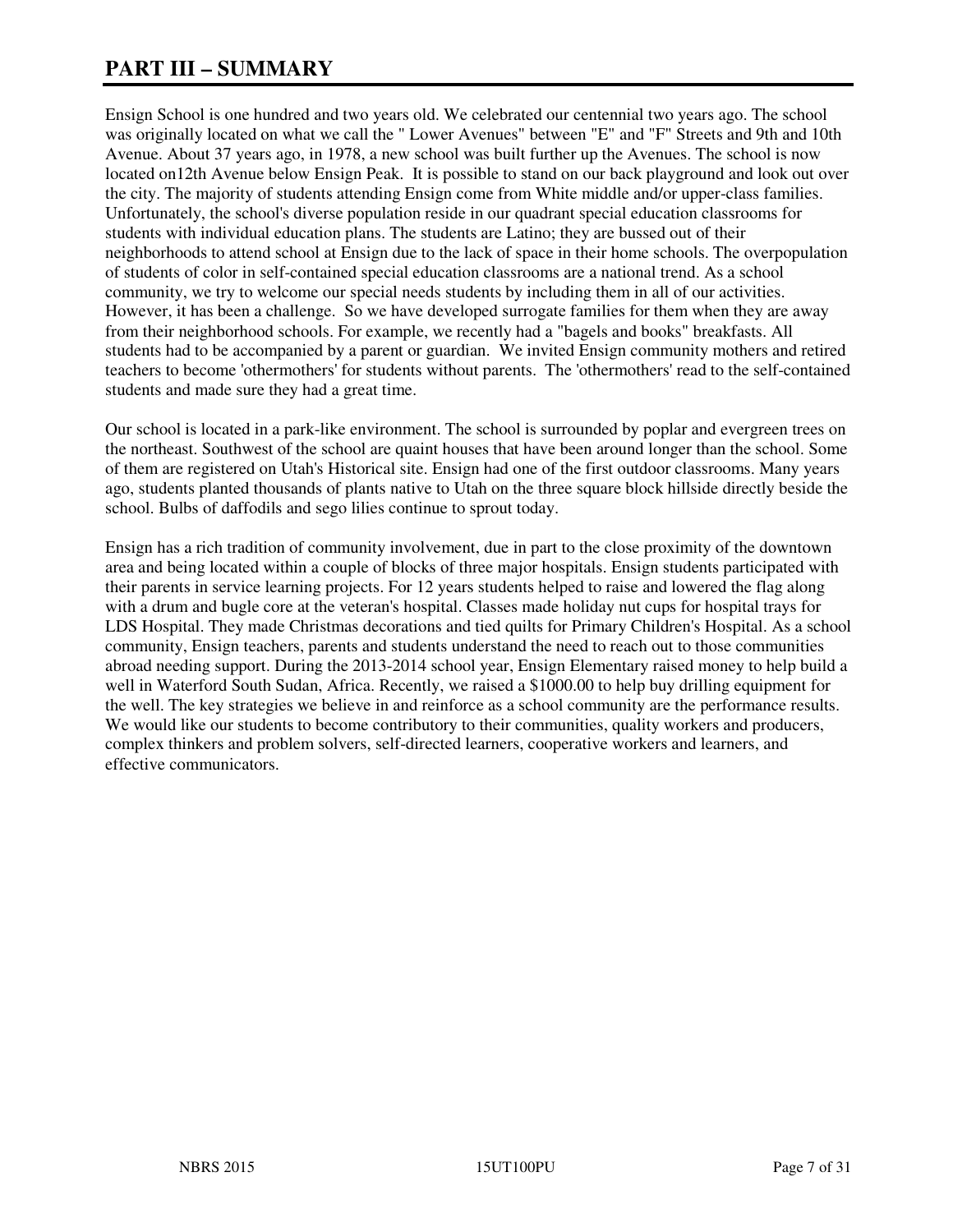# **1. Core Curriculum:**

The Utah State Board of Education (USBOE) has adopted the Common Core Standards (CCS). Ensign teachers are charged with teaching the Utah State Office of Education CCS in all subjects.

#### Language Arts

The reading standards asks students to read stories and literature, as well as more complex texts that provide facts and background knowledge in areas such as science and social studies. Students are challenged and asked questions that push them to refer back to what they've read. This stresses critical-thinking, problemsolving, and analytical skills that are required for success in college, career, and life.

Each year in their writing, students must demonstrate increasing sophistication in all aspects of language use, from vocabulary and syntax to the development and organization of ideas. Students address increasingly demanding content and sources as they move through the grades. Students are expected to meet each year's grade-specific standards and retain or further develop skills and understandings mastered in preceding grades. Ensign teachers also use the Lucy Calkins Writing Program.

Ensign teachers provide students with opportunities to sharpen their speaking and listening skills. In kindergarten students learn to follow agreed-upon rules for discussions (e.g., listening to others and taking turns speaking about the topics). By the time Ensign Kindergarteners enter 6th grade they have been taught by their teachers to speak audibly and express their thoughts, feelings, and ideas clearly.

In addition, students advancing through the grades are expected to meet each year's grade-specific standards in reading, writing, listening and speaking. Students must retain or further develop skills and understandings mastered in preceding grades. Students performing below grade level are provided small group interventions by a licensed Reading/English Language Arts teacher. Students performing above grade level attend a special enhanced learning program (ELP) that augments the regular common core taught by a certified gifted and talented teacher. Ensign teachers' support their Reading/English Language Arts instruction with StoryTowns.

# **Mathematics**

The Utah State Office of Education CCS for Mathematical Practices are based on two bodies of work. The first of these are the NCTM process standards of problem solving, reasoning and proof, communication, representation, and connections. The second are the strands of mathematical proficiency specified in the National Research Council's report Adding It Up: adaptive reasoning, strategic competence, conceptual understanding, procedural fluency, and productive disposition. Teachers use the Salt Lake City School District Pacing Guide and Houghton Mifflin Expressions to support their instruction. Students performing above grade level receive advanced instruction in Algebra I through our ELP. Students performing below grade level received additional support in Math Club. All teachers provide grade level Tier I instruction. Tier II math instruction is conducted in small groups based on concepts needing re-teaching for students performing below grade level.

# Science/Social Studies

Utah's Science CCS places emphasis on understanding and using skills. Students are active learners. In grades K-2 students observe, inquire, question, formulate and test hypotheses, analyze data, report, and evaluate. Students participate in hands–on, active experiences. The following concepts are taught: Earth and Space Science, Physical Science, and Life Science. The K-2 science core is integrated with social studies. Social studies concepts include learning about neighborhoods.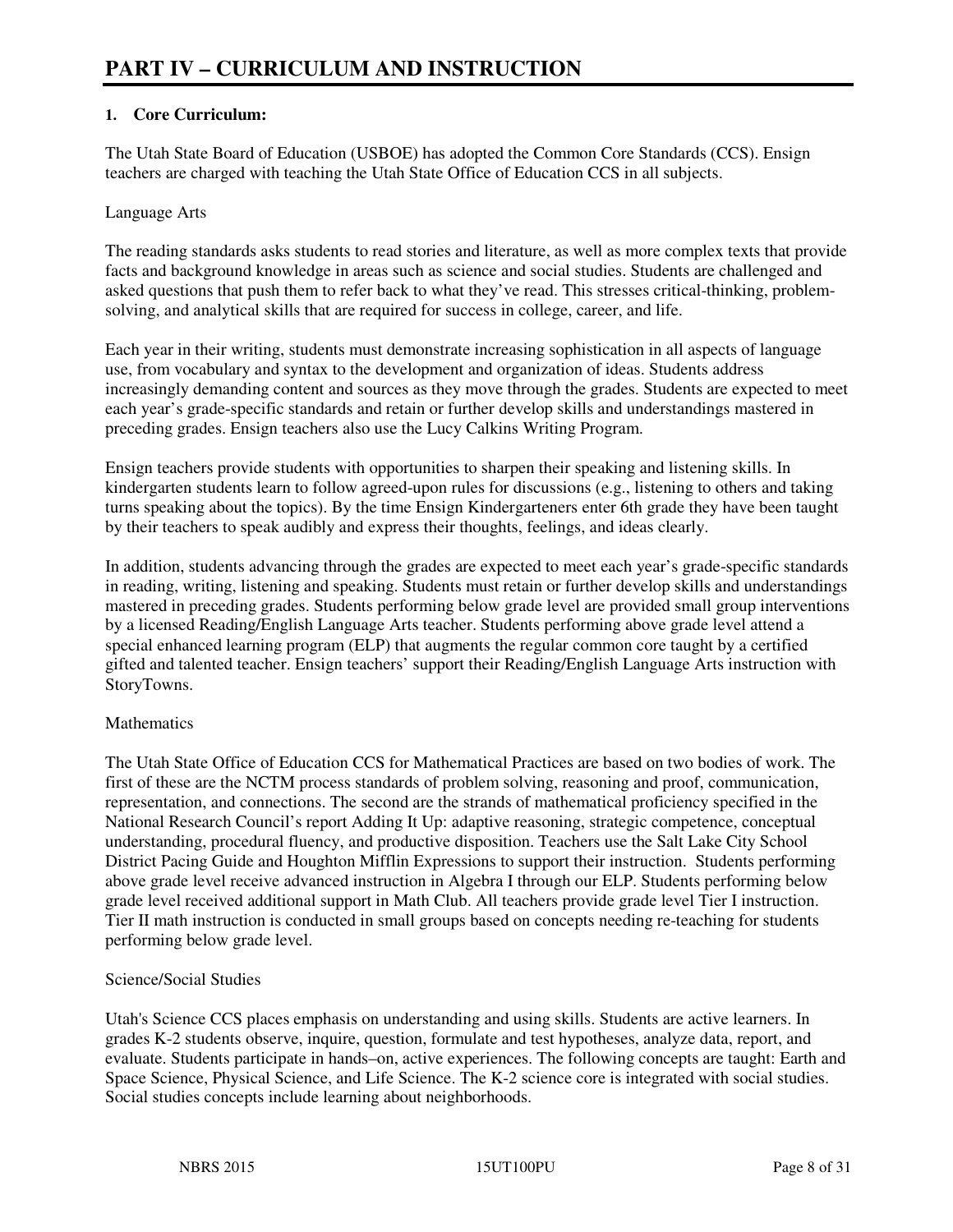Third graders learn about interactions, relationships, relative motion, and cause and effect. They study the movement of Earth and the moon. They begin to learn of forces that move things; they learn of heat and light. Third graders observe, classify, predict, measure, and record. Simple geography is taught in social studies.

Fourth grade science curriculum is Utah natural history. Students learn about Utah environments including; weather, water cycle, rocks, fossils, soils, plants and animals. The concepts of cycles and classification skills are also introduced. Social studies is focused on the peoples of Utah.

Fifth grade students begin to understand concepts about change and cause and effect. Students learn about the Earth's constantly changing surface. They investigate physical and chemical changes in matter. They begin to relate causes for changes with their effects. Students have the opportunity to investigate the effects of various forces, such as magnetism and electricity upon materials. They begin to learn how traits passed from parent organisms to their offspring effect their survival. Integrated into learning about the earth's surfaces is learning about the history of the United States.

Sixth graders begin to relate size and distance of objects in the solar system galaxy, and universe, as well as compare their world to the miniscule scale of microorganisms. Students learn about such events as the appearance of the moon and the changing of the seasons. Students experiment with heat, light, and sound. In social studies, world history is emphasized.

#### Preschool

Ensign's preschool program is held four days a week for three hours. Our program is a developmentally, culturally appropriate program specifically designed to meet the needs of four-year-old children. We provide a child centered environment, safe materials, meaningful and engaging instruction, and the emotional support that guide learning in all areas of development: social/emotional, physical, cognitive, and language. Our pre-k students participate in the schools art and music programs. They have time in the school's library. Students have the opportunity to use the computer lab. Students are introduced to the pre-kindergarten curriculum which includes counting to 10, learning the alphabet, and other literacy skills such as how to handle a book. They learn how to "do school." Most of our pre-kindergarten students are ready for kindergarten by the time they leave our preschool program. Kindergarten pre-assessment data show they achieve above their entering peers.

#### **2. Other Curriculum Areas:**

Ensign has a thriving music and visual arts program. Our vision is not only to enhance our students' creativity, but to teach students directly about the field of creativity itself. Ensign teachers believe physical education is just as important as all the other curricular areas. It is scheduled in our master calendar. All of our students have access to technology.

#### Visual Arts

Through our visual arts program students' learn to express their emotions and their inner thoughts as well as develop self-confidence, persistence, and risk-taking. These skills and/or attributes will be required to create unknown technologies to solve unknown problems. To achieve our vision, our certified visual arts instructor (1) teaches students art concepts and techniques using a variety of modalities, (2) shows students how art reflects culture and history, and (3) works collaboratively with staff to brainstorm and design art projects that both represent her area of expertise as well as resonates with the Ensign community. Twice a week throughout the school year our students receive instruction in art history and the use of various media including oil pastels, acrylics, block printing, yarn weaving, and clay. During the spring, we host a gallery stroll showcasing student artwork.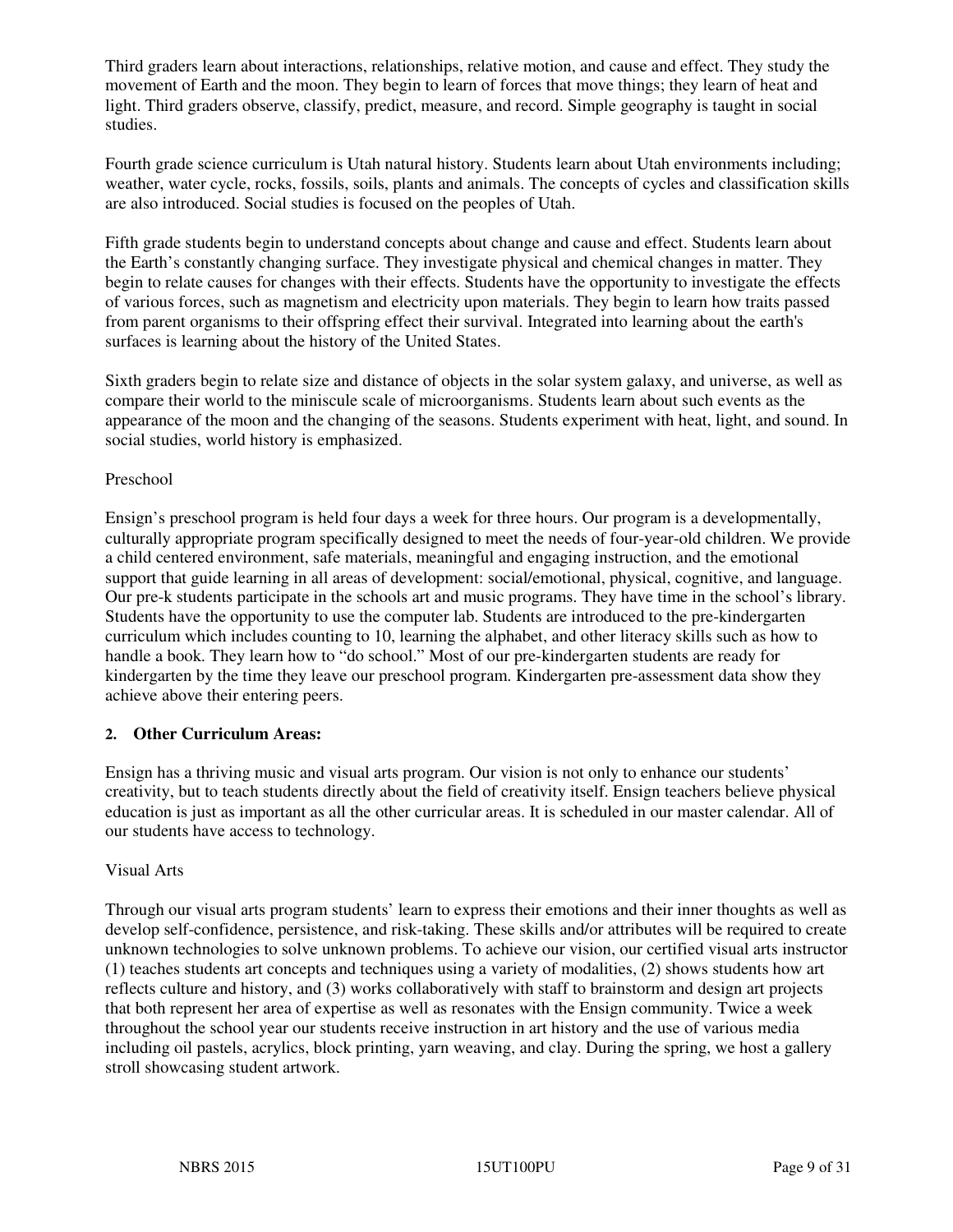#### Music

Research claims there is a connection between the study of music and increased student achievement, particularly in math and foreign languages. We have five music teachers at Ensign Elementary. In grades K - 4, students are taught general music concepts through activities that include singing, playing instruments, recorders, drumming and rhythm instruments, listening, and music appreciation. Instrumental music is offered to all interested 5th and 6th grade students. Students may choose to participate in band or string orchestra. Students meet with certified music teachers every Monday and Wednesday afternoons. Students may rent instruments from local music stores or bring their own from home. Students in grades 4 through 6 also have the opportunity to participate in a play production. Last year Ensign's 4th through 6th grade students put on the production Annie. This year they are in the process of producing the play Beauty and the Beast.

#### Physical Education/Health

In addition to participating in three outdoor recesses per day, K-6 students at Ensign Elementary participate in two structured 30 minute physical education sessions a week with a trained para-professional. The paraprofessional is trained to teach the following common core standards:

- a. Learn proper care of the body for health and fitness.
- b. Develop knowledge that enhances participation in physical activities.
- c. Display persistence in learning motor skills and developing fitness.
- d. Use physical activity for self-expression.

Students in grade 4-6 are also invited to attend a maturation and AIDS presentation during the year taught by the SLC District nurses and student nurses from the nearby college.

#### Technology

Technology awareness and competence is embedded into our school curriculum. All of our classrooms are equipped with interactive white boards. In addition to having two computer labs, all classrooms are equipped with four desktop computers. Students in grades 4-6, also, have access to library research where they learn to appropriately use the internet to conduct research about science and/or history content.

#### **3. Instructional Methods and Interventions:**

No one teaching strategy meets the needs of all students. At Ensign we employ a variety of approaches. The methods we use play a critical role in developing successful instruction. How we decide to teach is important for all learners, but especially for our students with disabilities and our students from culturally or linguistically diverse backgrounds.

For math and language arts, most of Ensign' teachers use a Tiered Approach. In Tier I all students are given explicit teaching in a whole group setting. For example, the teacher will instruct on how to multiple two place numbers with a one place multiplier step by step checking for understanding along the process. Teachers will then give students opportunities to practice by calling on individual students to the white board to multiply problems. Students will orally talk about what they are doing (metacognition). After students practice, teachers might give students a short quiz to find out where students' understanding are situated. Students having difficulty based on the quiz will be asked to work with the teacher in small groups which is Tier II. In Tier II the teacher may use manipulatives.

Students who have grasped the concept may be allowed to work in learning centers, another approach, at their own pace while the teacher is working with students in small groups. The learning center work may have activities students can work on that reinforce and provide practice for the concept of multiplying two place numbers with one place multipliers.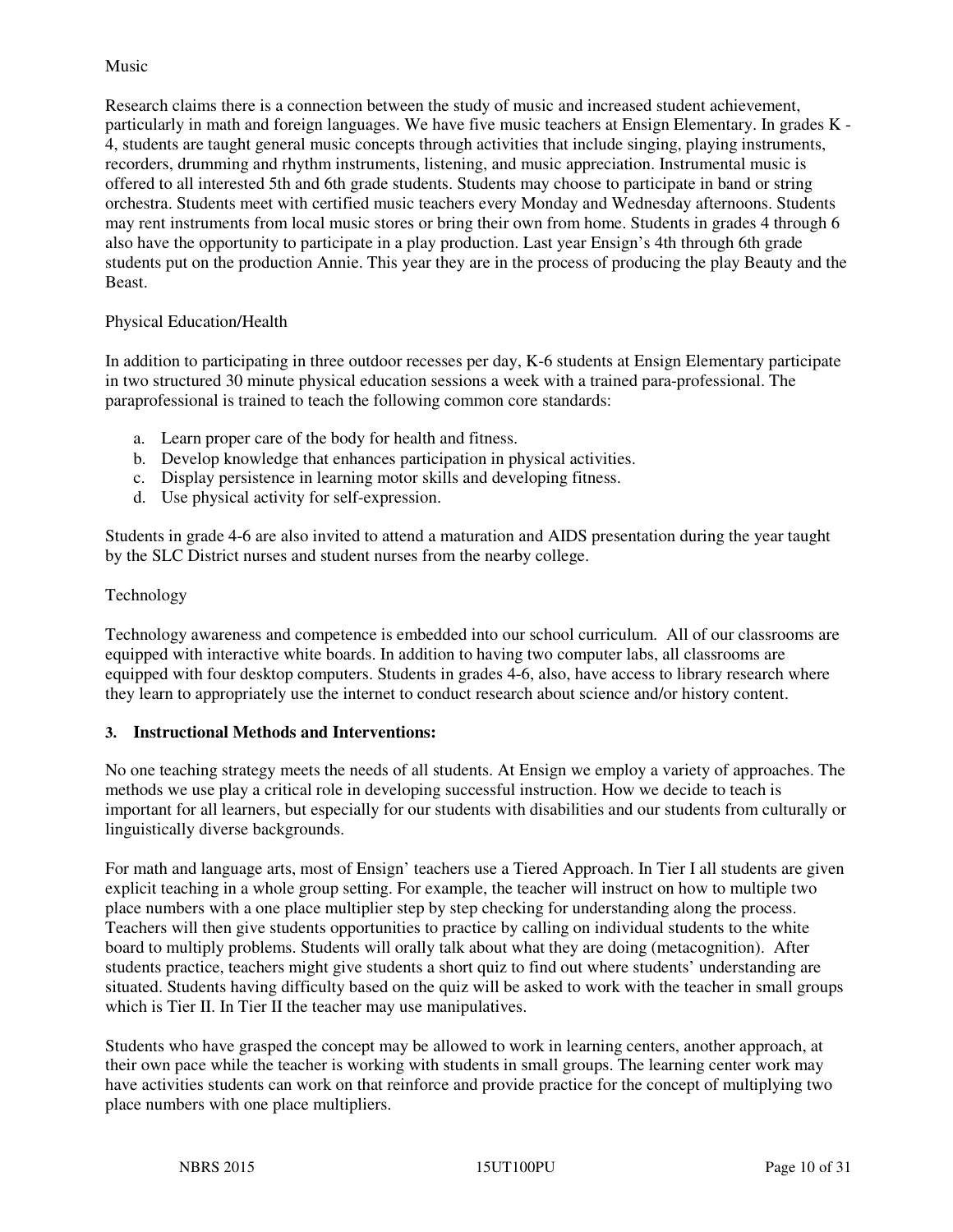If there are students with linguistically different backgrounds present, then the teacher will also use sheltered English. The teacher may use pictures to help English Language Learners understand the academic concept being presented. In addition to Shelter English, the teacher may use cooperative learning. Students are grouped by strengths to help each other. A timekeeper is assigned, a captain for materials, and etc. Students sometime learn best from their peers. Especially if a peer or classmate happens to be bilingual or bicultural.

Teachers who are assigned to split classes, there are two grade levels assigned to one teacher, may team teach with another classroom to implement differentiated grouping. For example, at Ensign we have several split classes due to our student numbers. We have a 3rd/4th split in addition to our regular 4th grade class. The teacher with the 3rd/4th split will send her fourth graders to work with the regular 4th grade teacher for science instruction.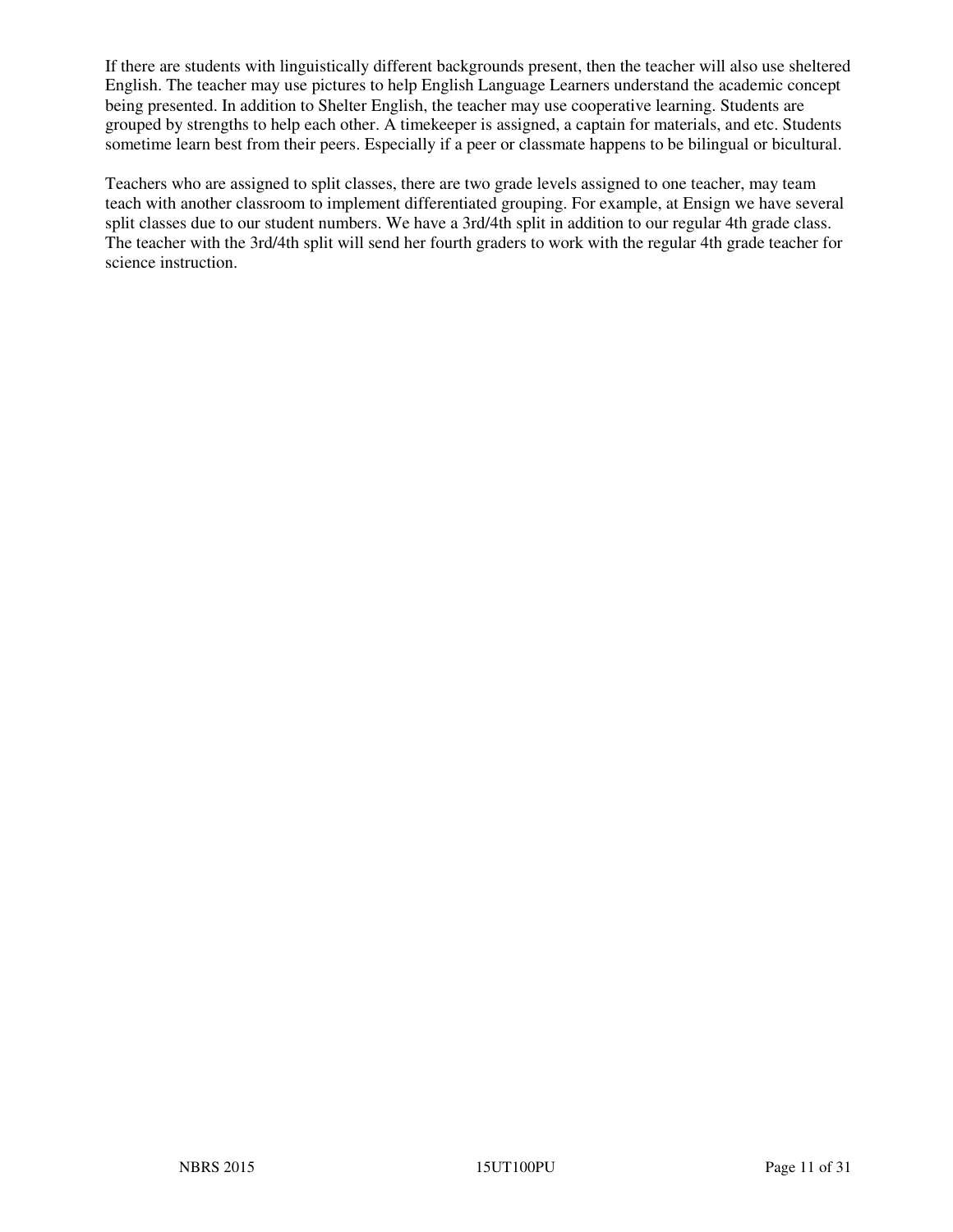#### **1. Assessment Results Narrative Summary:**

In 2007-2008 Utah used the Utah Criterion-Reference Test (CRT) to assess student academic achievement in grades 1 through 11in language arts, in grades 1 through 7 in math and in grades 4 through 9 in science. Ensign Elementary students participated in CRT assessments from 2009 through 2012. In 2013-2014 Utah developed an assessment program called SAGE. Ensign students in grades 3-6 participated in SAGE testing. Unlike the Utah Criterion Test, SAGE assessments are computer adaptive measures. Every time a student answers a question his or her response helps determine the next question that the student must answer. The difficulty of the test adjusts to each student's skills, providing a better measure of what each student knows and can do.

Ensign students in grades 3 through 6 who are identified as special needs children and are assigned to selfcontained classrooms are administered the Utah Alternative Assessment (UAA). UAA's are individually designed for each self-contained student based on their individual education plan. The student scores from the UAA cannot be compared to students scores from the CRT's and/or SAGE assessments. So there is a 10% differential between our students who have Individual Education Plans and students without individual education plans. Also, their are numerical gaps in scores between the 2013-2014 school years and previous years because of the transition to the new standardized test implemented.

#### **2. Assessment for Instruction and Learning and Sharing Assessment Results:**

In addition to administering year-end standardized assessments, Ensign Elementary uses a variety of assessment and evaluation tools to establish student needs and inform teacher instruction. Ensign teachers administer the Direct Reading Assessment (DRA) to students in grades K-3 twice a year. K-3 students are assessed at the beginning of the year and at the end of the year. The DRA is designed to provide teachers with the opportunity to observe student reading behaviors for the purpose of identifying independent reading levels and strategies. The outcome of the assessment is to support instructional planning and grouping based on observed reading levels and/or skills. In addition, Salt Lake City School District uses the reported information to document growth of students over the school year for the K-3 Reading Achievement Plan, funded by SLC taxes and state monies, which in turn supports many programs and services available to K-3rd grade. Students not reading on grade level are assigned to an intervention reading program with a certified teacher.

In addition to giving the DRA, teachers also help to administer the 3-6 Fall Writing Sample. It is given early in the year and used as a baseline tool to help teachers inform writing instruction. It is not a test to see what the teachers have taught, but simply to see what the students know and where the teacher can assist and instruct them during the school year. Annotated papers and instructional writing guides are prepared by the Assessment & Evaluation department for teachers so they can be used to guide classroom instruction throughout the school year. At Ensign we also use the Dynamic Indicators of Basic Early Literacy Skills (DIBELS). The DIBELS are a set of procedures and measures for assessing the acquisition of early literacy skills from kindergarten through sixth grade. They are designed to be short (one minute) fluency measures used to regularly monitor the development of early literacy and early reading skills. It is administered three times a year. In addition to end of level math tests found in our adopted math materials-Expressions, Ensign Teachers' assess students in math with interims developed by the District assessment department. To make sure our English Language Learners are accessing the core and gaining academic English, we assess their English abilities once a month. We use a one on one English Language Assessment. Three times a year, Ensign hosts parent teacher conferences to discuss student achievement and explain report card grades. However, parents have access to a parent portal where they can view their students' grades and test scores daily.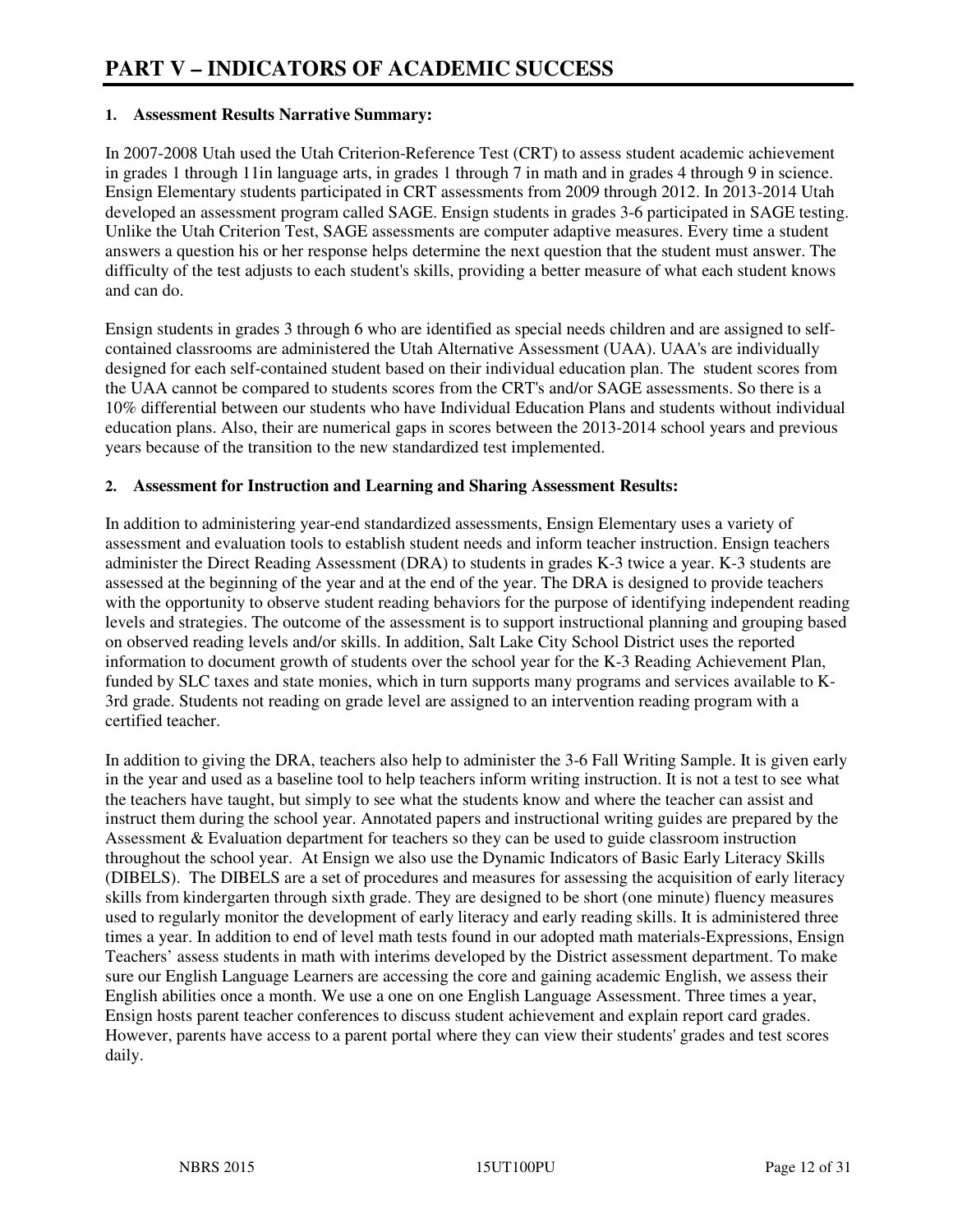# **1. School Climate/Culture**

All schools in the Salt Lake City School District are encouraged to develop a Positive Behavior Interventions and Supports (PBIS) plan as part of their ongoing school improvement plan. Positive Behavior Interventions and Supports. PBIS is a proactive approach to establishing the behavioral supports and social culture needed for all students, teachers, parents, and community members who are stakeholders in a school to achieve social, emotional and academic success. Ensign Elementary has a PBIS team. The team consists of parents from the School Community Council, the administrator, and teachers. As a team we have developed behavioral guidelines to ensure that our school runs smoothly. Behavioral guidelines include rules for playground and recess safety, bus safety, parking and school-drop off safety, and lunchroom safety to name just a few. Incorporated into the written rules are humane consequences for those who break the rules.

However, we stress positive behaviors. We recognize students and all other stakeholders for the good deeds they perform or do to make Ensign a great school. At the beginning of the week we recognize student birthdays. We recognize students and classrooms who have no late slips or absences for a week. We call it the "no empty nests" celebration.

Our school mascot is the bald eagles. We have a large paper eagle and nest posted on one of our many bulletin boards in our school foyer. Students who follow all the rules are awarded an eagle egg with their picture on it to post on the eagle's nest.

At the beginning of the year to establish a family-like atmosphere in our school, we host a Back-to-School Bash. To honor the veterans in our neighborhood, we sponsor a Veteran's Day assembly in November. We write a monthly newsletter where we post stories about students, teachers, and parents who are stepping out in positive ways. In our February edition we posted and congratulated the winners of our school science fair.

The principal gives out high-fives during transition periods when she observes students following the rules in public places in the school.

We celebrate teacher appreciation week. We provide our teachers with a breakfast and healthy "goodies" throughout the week. We have a sunshine committee that prepares cards and gifts for staff birthdays, weddings and funerals. Four times a year we have staff luncheons and potluck dinners to come together as a staff to socialize and catch-up on what is happening in everyone's life outside of school. Our PTA and School Community Council sends flowers to our staff to show that they are valued and cared for.

# **2. Engaging Families and Community**

Education is a responsibility of the community, and the community should be actively involved in exercising that responsibility. Under Shared Governance, district personnel and members of the community join to share in a decision-making process to affect the welfare of students and education at Ensign Elementary. At Ensign we have three distinct community involvement groups. They include our Parent Teacher Association (PTA), School Community Council (SCC) and Neighborhood Volunteers Programs (NVP).

Our school population is smaller than most schools in our district. However, we have a strong PTA with almost 300 members. Our PTA meets the first Friday of every month. They have a designated classroom in our school. The PTA raises funds to support Ensign's art program via grant writing and parent donations. Some of these funds are designated for art program supplies. Remaining monies are dedicated to funding other forms of Ensigns art program such as music. PTA also helps with school volunteers for our maturation program and eye screening clinics.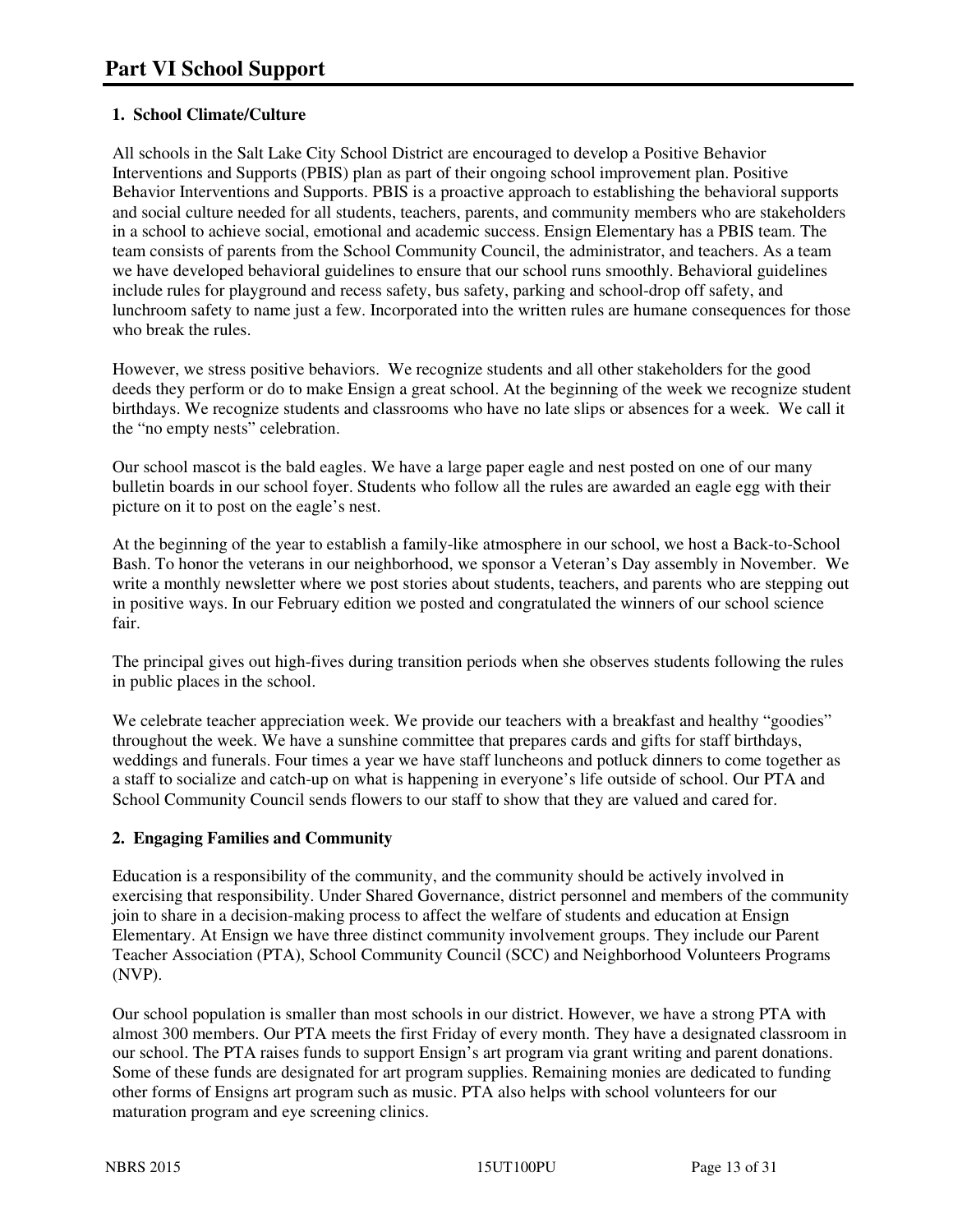Our school community council meets once month at 7:30 am at the school. The role of our school community council is to build consistent, effective collaboration and communication among parents, employees and administrators. The council advises and makes recommendations to school and district administrators and sometimes to the local board. This year our councils is involved in helping us plan for the 2015-2016 school years. They are providing us input on our School LAND Trust and Reading Achievement blueprints.

As an Ensign community, we believe in the African proverb that "it takes a village to raise a child." We rely on our neighborhood volunteers to tutor students in our school who need additional support in math and reading. Neighborhood volunteers are coordinated by our SCC and PTA. They help with our Sunshine Math program, Junior Achievement and Reading Achievement Plan.

We also involve our local businesses in caring for our school. On significant holidays such as Valentines Day and Halloween, primary grades make cards and put on programs for our local hospitals and senior citizen homes. In turn, the hospital catering department provides us with bagels and cream cheese for our Books and Bagels Breakfasts. The grocery stores in our neighborhood donate school supplies and holiday decorations. The University of Utah, our backyard neighbor has sent us a para-professional for four yearsrunning- to work with our diagnostic kindergarten program.

#### **3. Professional Development**

The Ensign Elementary staff are life-long learners. We are invested and involved in professional learning communities (PLC). PLC is an ongoing process used to establish a school-wide culture that develops teacher leadership explicitly focused on building and sustaining school improvement efforts. We are involved in three main school improvement efforts. They include increased academic achievement in mathematics, using data to drive our instruction, and holistic writing across curricular areas with an emphasis on persuasive text.

Overall, as a school, Ensign Elementary out-scored many of its neighboring schools in the District. However, mathematics was our lowest scoring content area based on our year-end standardized SAGE assessments. During the 2015-2016 school year we will focus our efforts on increasing our math scores. To accomplish this task we plan to disaggregate our math test scores to determine in what specific math content areas, and at what grade levels we need additional retraining and support. Grade level teams will come together, and under the guidance of our District math coaches and administrator, we will meet one hour a week during the day to determine where our weak concepts are and the best methods to change our approaches to increase student understanding.

We are a data driven district. Therefore, we are constantly looking at our data to improve instruction in an effort to improve student learning, such as in mathematics. However, we are not all skilled in understanding the types of data essential for informing our practice. Yet, we have a competent assessment and evaluation department in our district. We have invited them to come to our school before the start of the next year, and three other times throughout the year to help us understand the types of data essential for informing practice, and how to apply what we have learned about data to change our practice.

Writing is a passion at our school. Teachers love to write; our students love to write. For the past two years we have been studying the Lucy Calkins Writing Program. We plan to continue our studies. Teachers will meet during one faculty meeting a month to look at student writing. Teachers in grades 3-6 will look at persuasive writing and the elements students need in order to develop a well written and/or crafted piece.

# **4. School Leadership**

The Salt Lake City School District honors shared governance. Shared governance of the school includes three entities. The principal or administrator, the school improvement council, and the School Community Council provide leadership for the school. The principal, who is hired by the District, manages the day to day operations of the building. But more importantly, she keeps the schools vision of academic success for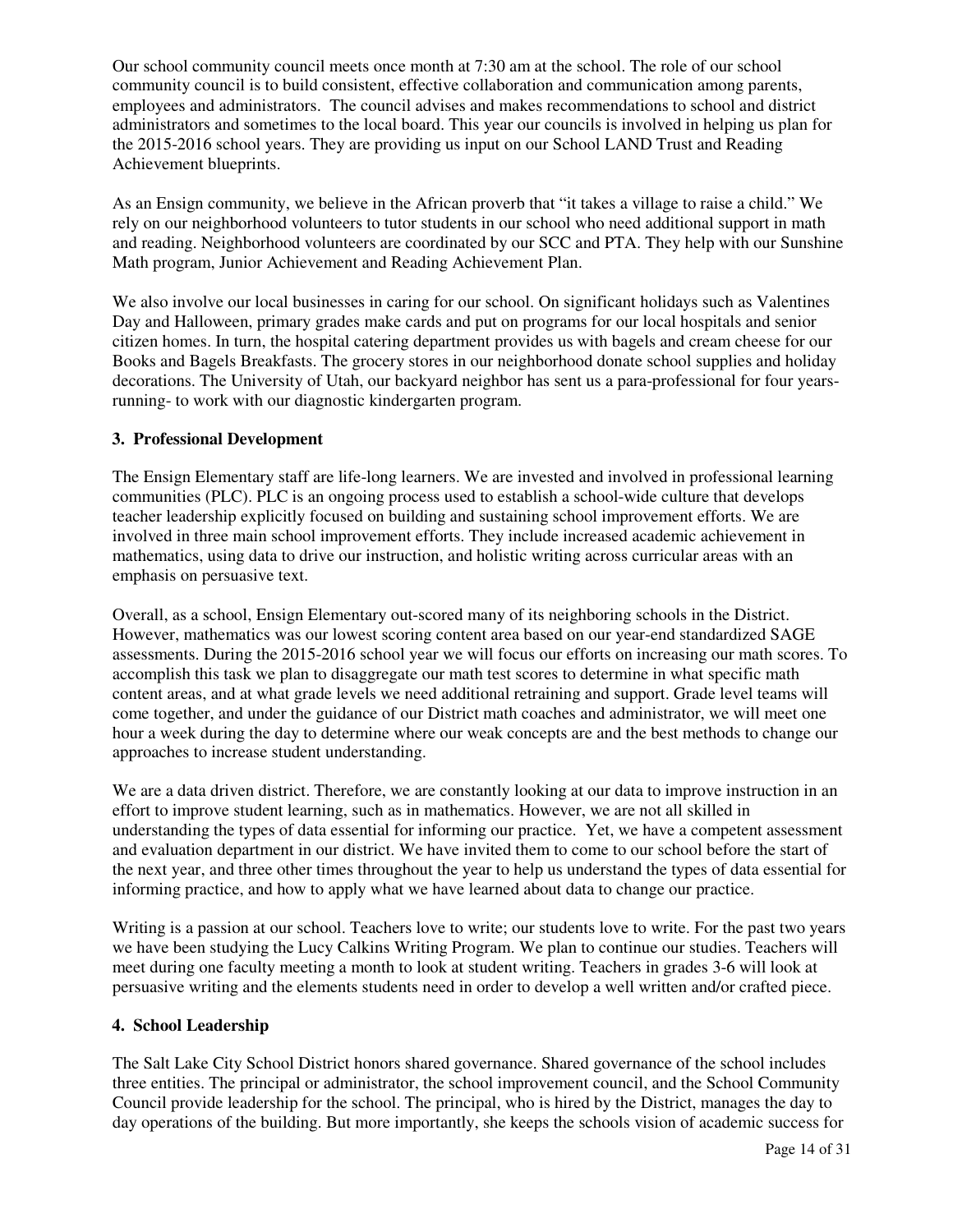all students in place. For example, she makes sure that students with disabilities have equal access to the core curriculum. She collaborates with other stakeholders at the district office to ensure the school has an academic plan that takes into consideration the knowledge and instructional approaches that honor and serve students from all linguistically and culturally different backgrounds. She creates a climate hospitable to education by ensuring that the school is focused on student learning as the first priority. Sometimes parent organizations tend to focus on fund-raising and school beautification projects such as raising money to install an electronic billboard. The principal of Ensign Elementary maintains an open-door policy where she listens and makes decision based on the needs of the students and teachers. There are times when parents advocate for their children only such as when it comes to classroom placement. Following policy, Ensign's principal ensures there is a balance of gender and academic achievement and abilities in all classrooms.

The school principal, she also cultivates leadership in others by sometimes leading from behind. For example, teachers and support staff are given the opportunity to make important decisions for the school based on their expertise and job position. As part of the school improvement council, teachers develop the master schedule for recess and lunch periods. They develop a schedule for the usage of the library, computer lab, auditorium for physical education and music. Teachers decide on what materials are best suited to accompany the Utah Common Core. This year, Salt Lake City School District is adopting a new reading program. Teachers from Ensign will preview several options presented by the District, and decide what is best for Ensign. Teachers help to decide whether the school rules are manageable and working. Sometimes rules such as no snowballing can be tweaked to allow for supervised snowballing. The School Community Council of parents help to decide the school calendar. They also give input on how fund raising monies should be allocated. Sometimes funds are not equitably distributed. Ensign's principal, she is there, leading from behind, making sure the decisions teachers and other staff members/stakeholders make meet with District policy and state law. She is there to make sure student achievement and social well-being are top priority.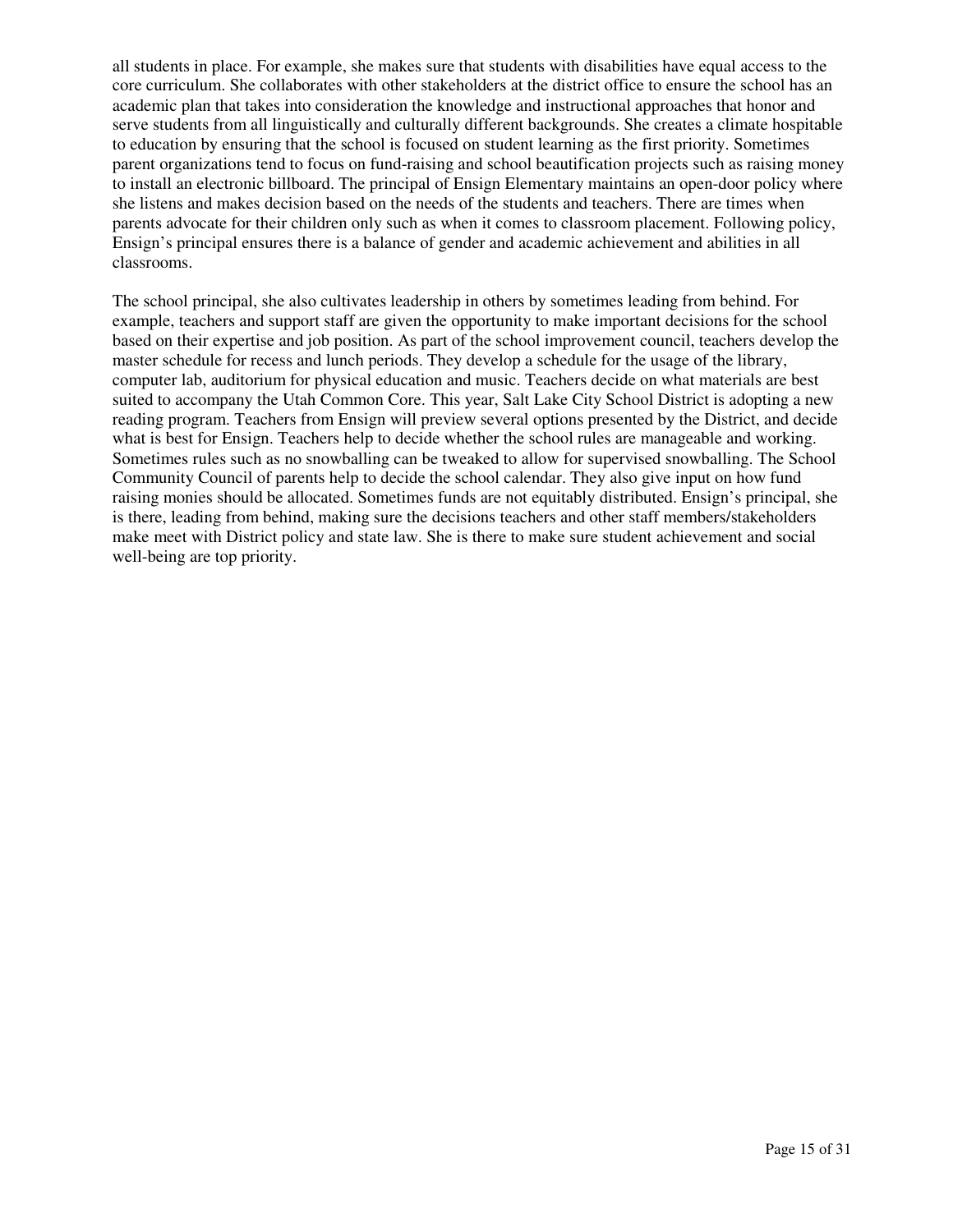| <b>Subject:</b> Math                             | <b>Test:</b> End of Level Testing    |
|--------------------------------------------------|--------------------------------------|
| <b>All Students Tested/Grade: 3</b>              | <b>Edition/Publication Year: N/A</b> |
| <b>Publisher:</b> Utah State Office of Education |                                      |

| School Year                      | 2013-2014      | $\overline{20}$ 12-2013 | 2011-2012       | 2010-2011       | 2009-2010       |
|----------------------------------|----------------|-------------------------|-----------------|-----------------|-----------------|
| Testing month                    | May            | May                     | May             | May             | May             |
| <b>SCHOOL SCORES*</b>            |                |                         |                 |                 |                 |
| Proficiency Level 3 and 4        | 65             | 90                      | 84              | 85              | 84              |
| Proficiency Level 4              | 54             | 77                      | 61              | $\overline{57}$ | 70              |
| Number of students tested        | 48             | 48                      | $\overline{57}$ | 46              | 50              |
| Percent of total students tested | 94             | 92                      | 92              | 90              | 93              |
| Number of students tested with   |                |                         |                 |                 |                 |
| alternative assessment           |                |                         |                 |                 |                 |
| % of students tested with        | 6              | 8                       | 8               | 10              | $\overline{7}$  |
| alternative assessment           |                |                         |                 |                 |                 |
| <b>SUBGROUP SCORES</b>           |                |                         |                 |                 |                 |
| 1. Free and Reduced-Price        |                |                         |                 |                 |                 |
| Meals/Socio-Economic/            |                |                         |                 |                 |                 |
| <b>Disadvantaged Students</b>    |                |                         |                 |                 |                 |
| Proficiency Level 3 and 4        | 44             | 67                      | 70              | 79              | 78              |
| Proficiency Level 4              | 11             | 67                      | 40              | 43              | $\overline{56}$ |
| Number of students tested        | 9              | 6                       | 10              | 14              | 9               |
| 2. Students receiving Special    |                |                         |                 |                 |                 |
| <b>Education</b>                 |                |                         |                 |                 |                 |
| Proficiency Level 3 and 4        | 50             | 86                      | $\overline{57}$ | 63              | 67              |
| Proficiency Level 4              | 50             | 71                      | $\overline{57}$ | 50              | 50              |
| Number of students tested        | $\overline{2}$ | $\overline{7}$          | $\overline{7}$  | 8               | 6               |
| 3. English Language Learner      |                |                         |                 |                 |                 |
| <b>Students</b>                  |                |                         |                 |                 |                 |
| Proficiency Level 3 and 4        |                |                         |                 |                 |                 |
| Proficiency Level 4              |                |                         |                 |                 |                 |
| Number of students tested        |                |                         |                 |                 |                 |
| 4. Hispanic or Latino            |                |                         |                 |                 |                 |
| <b>Students</b>                  |                |                         |                 |                 |                 |
| Proficiency Level 3 and 4        |                |                         |                 |                 |                 |
| Proficiency Level 4              |                |                         |                 |                 |                 |
| Number of students tested        |                |                         |                 |                 |                 |
| 5. African-American              |                |                         |                 |                 |                 |
| <b>Students</b>                  |                |                         |                 |                 |                 |
| Proficiency Level 3 and 4        |                |                         |                 |                 |                 |
| Proficiency Level 4              |                |                         |                 |                 |                 |
| Number of students tested        |                |                         |                 |                 |                 |
| <b>6. Asian Students</b>         |                |                         |                 |                 |                 |
| Proficiency Level 3 and 4        |                |                         |                 |                 |                 |
| Proficiency Level 4              |                |                         |                 |                 |                 |
| Number of students tested        |                |                         |                 |                 |                 |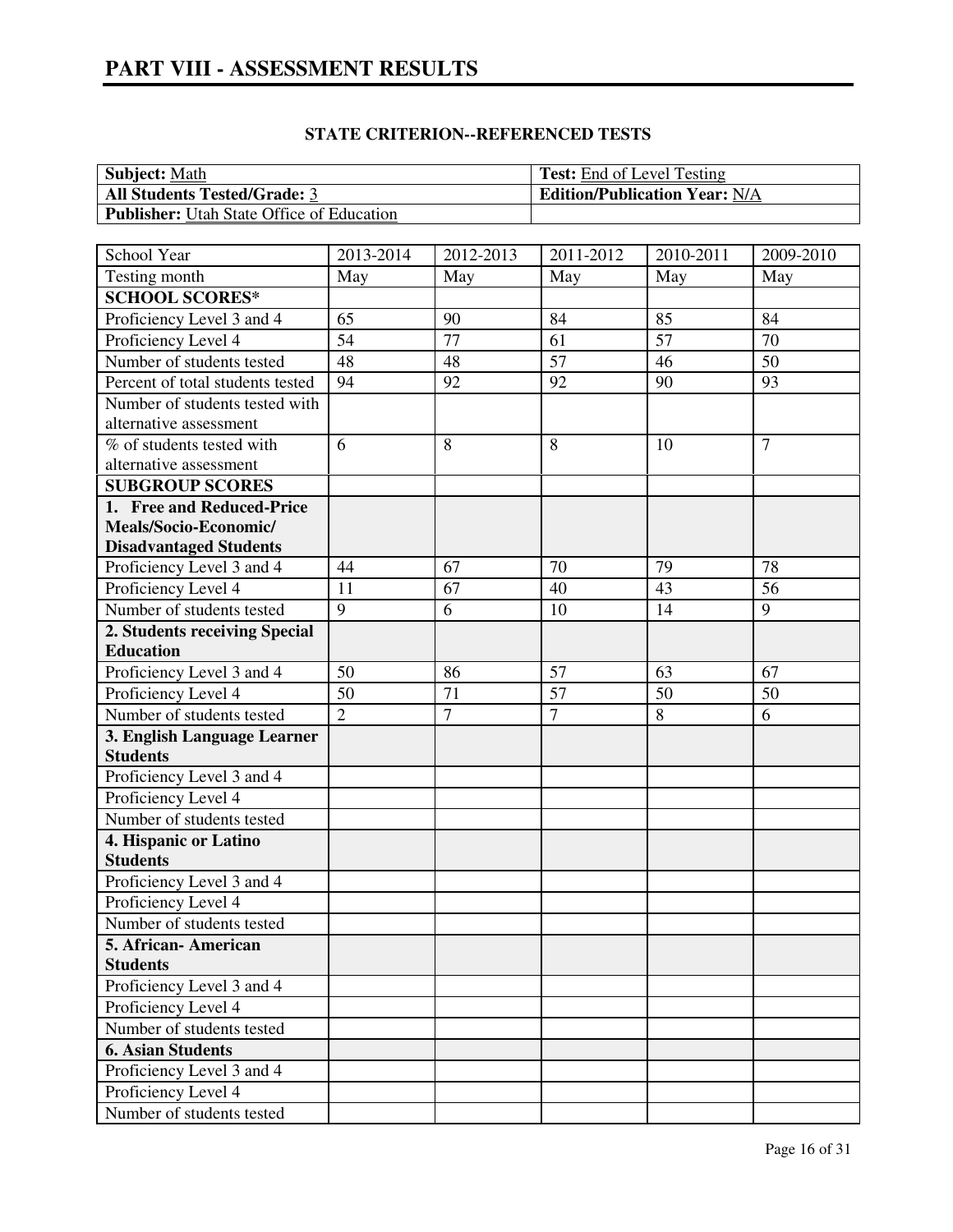| School Year                      | 2013-2014 | 2012-2013 | 2011-2012 | 2010-2011 | 2009-2010 |
|----------------------------------|-----------|-----------|-----------|-----------|-----------|
| 7. American Indian or            |           |           |           |           |           |
| <b>Alaska Native Students</b>    |           |           |           |           |           |
| Proficiency Level 3 and 4        |           |           |           |           |           |
| Proficiency Level 4              |           |           |           |           |           |
| Number of students tested        |           |           |           |           |           |
| 8. Native Hawaiian or other      |           |           |           |           |           |
| <b>Pacific Islander Students</b> |           |           |           |           |           |
| Proficiency Level 3 and 4        |           |           |           |           |           |
| Proficiency Level 4              |           |           |           |           |           |
| Number of students tested        |           |           |           |           |           |
| 9. White Students                |           |           |           |           |           |
| Proficiency Level 3 and 4        | 78        | 92        | 85        | 87        | 85        |
| Proficiency Level 4              | 72        | 78        | 65        | 63        | 76        |
| Number of students tested        | 32        | 37        | 48        | 38        | 41        |
| <b>10. Two or More Races</b>     |           |           |           |           |           |
| identified Students              |           |           |           |           |           |
| Proficiency Level 3 and 4        |           |           |           |           |           |
| Proficiency Level 4              |           |           |           |           |           |
| Number of students tested        |           |           |           |           |           |
| 11. Other 1: Other 1             |           |           |           |           |           |
| Proficiency Level 3 and 4        |           |           |           |           |           |
| Proficiency Level 4              |           |           |           |           |           |
| Number of students tested        |           |           |           |           |           |
| 12. Other 2: Other 2             |           |           |           |           |           |
| Proficiency Level 3 and 4        |           |           |           |           |           |
| Proficiency Level 4              |           |           |           |           |           |
| Number of students tested        |           |           |           |           |           |
| 13. Other 3: Other 3             |           |           |           |           |           |
| Proficiency Level 3 and 4        |           |           |           |           |           |
| Proficiency Level 4              |           |           |           |           |           |
| Number of students tested        |           |           |           |           |           |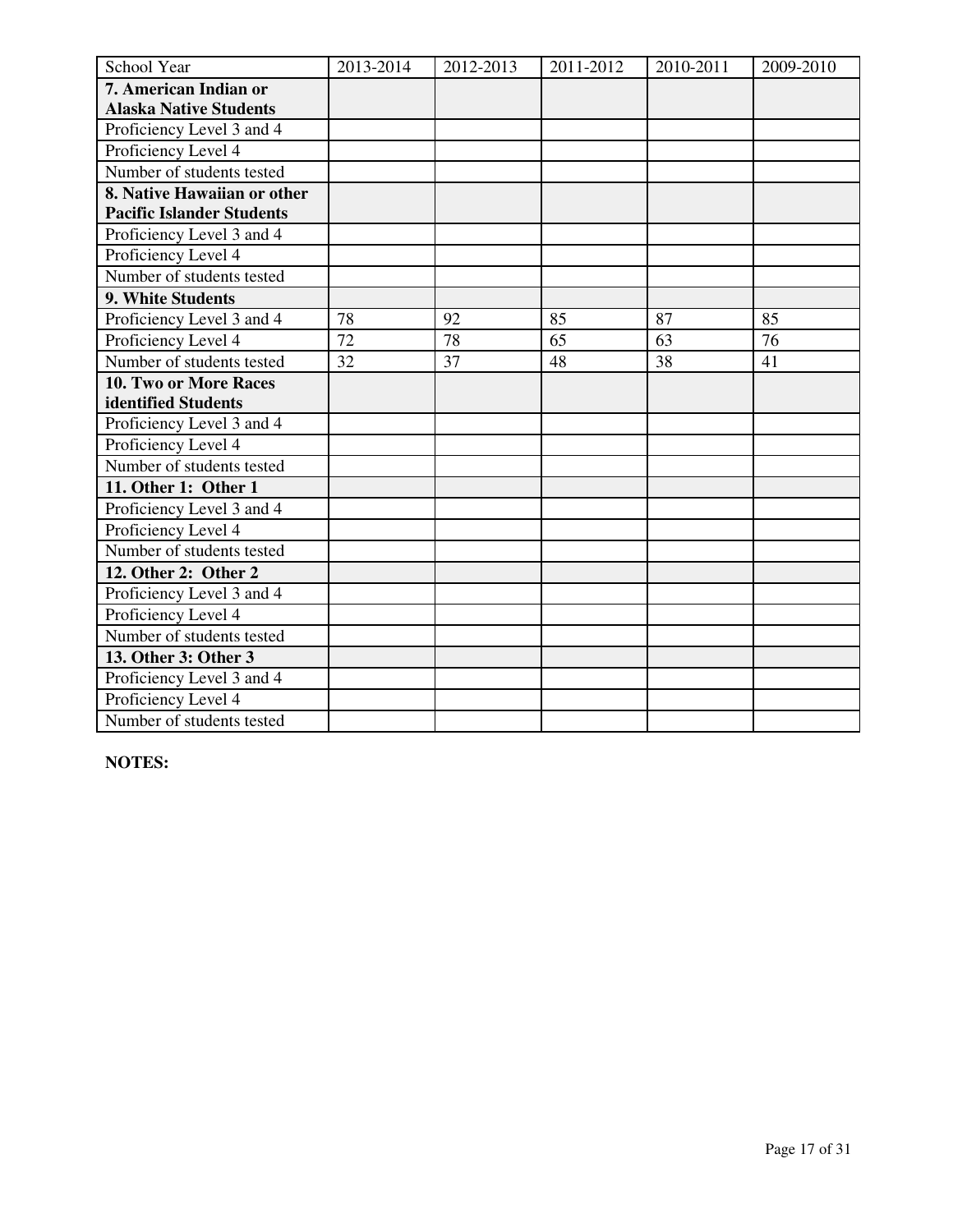| <b>Subject:</b> Math                             | <b>Test:</b> End of Level Testing    |
|--------------------------------------------------|--------------------------------------|
| <b>All Students Tested/Grade: 4</b>              | <b>Edition/Publication Year: N/A</b> |
| <b>Publisher:</b> Utah State Office of Education |                                      |

| School Year                      | 2013-2014        | $\overline{20}$ 12-2013 | 2011-2012      | 2010-2011      | 2009-2010 |
|----------------------------------|------------------|-------------------------|----------------|----------------|-----------|
| Testing month                    | May              | May                     | May            | May            | May       |
| <b>SCHOOL SCORES*</b>            |                  |                         |                |                |           |
| Proficiency Level 3 and 4        | 78               | 80                      | 74             | 87             | 88        |
| Proficiency Level 4              | 30               | 66                      | 58             | 67             | 63        |
| Number of students tested        | 50               | 56                      | 43             | 46             | 51        |
| Percent of total students tested | 89               | 90                      | 88             | 92             | 94        |
| Number of students tested with   |                  |                         |                |                |           |
| alternative assessment           |                  |                         |                |                |           |
| % of students tested with        | 11               | 10                      | 12             | 8              | 6         |
| alternative assessment           |                  |                         |                |                |           |
| <b>SUBGROUP SCORES</b>           |                  |                         |                |                |           |
| 1. Free and Reduced-Price        |                  |                         |                |                |           |
| Meals/Socio-Economic/            |                  |                         |                |                |           |
| <b>Disadvantaged Students</b>    |                  |                         |                |                |           |
| Proficiency Level 3 and 4        | 100              | 75                      | 67             | 88             | 67        |
| Proficiency Level 4              | 25               | 38                      | 44             | 38             | 67        |
| Number of students tested        | $\overline{4}$   | 8                       | 9              | 8              | 3         |
| 2. Students receiving Special    |                  |                         |                |                |           |
| <b>Education</b>                 |                  |                         |                |                |           |
| Proficiency Level 3 and 4        | 67               | $\overline{50}$         | 43             | 80             | 78        |
| Proficiency Level 4              | $\boldsymbol{0}$ | 50                      | 43             | 40             | 11        |
| Number of students tested        | 6                | 6                       | $\overline{7}$ | $\overline{5}$ | 9         |
| 3. English Language Learner      |                  |                         |                |                |           |
| <b>Students</b>                  |                  |                         |                |                |           |
| Proficiency Level 3 and 4        |                  |                         |                |                |           |
| Proficiency Level 4              |                  |                         |                |                |           |
| Number of students tested        |                  |                         |                |                |           |
| 4. Hispanic or Latino            |                  |                         |                |                |           |
| <b>Students</b>                  |                  |                         |                |                |           |
| Proficiency Level 3 and 4        |                  |                         |                |                |           |
| Proficiency Level 4              |                  |                         |                |                |           |
| Number of students tested        |                  |                         |                |                |           |
| 5. African-American              |                  |                         |                |                |           |
| <b>Students</b>                  |                  |                         |                |                |           |
| Proficiency Level 3 and 4        |                  |                         |                |                |           |
| Proficiency Level 4              |                  |                         |                |                |           |
| Number of students tested        |                  |                         |                |                |           |
| <b>6. Asian Students</b>         |                  |                         |                |                |           |
| Proficiency Level 3 and 4        |                  |                         |                |                |           |
| Proficiency Level 4              |                  |                         |                |                |           |
| Number of students tested        |                  |                         |                |                |           |
| 7. American Indian or            |                  |                         |                |                |           |
| <b>Alaska Native Students</b>    |                  |                         |                |                |           |
| Proficiency Level 3 and 4        |                  |                         |                |                |           |
| Proficiency Level 4              |                  |                         |                |                |           |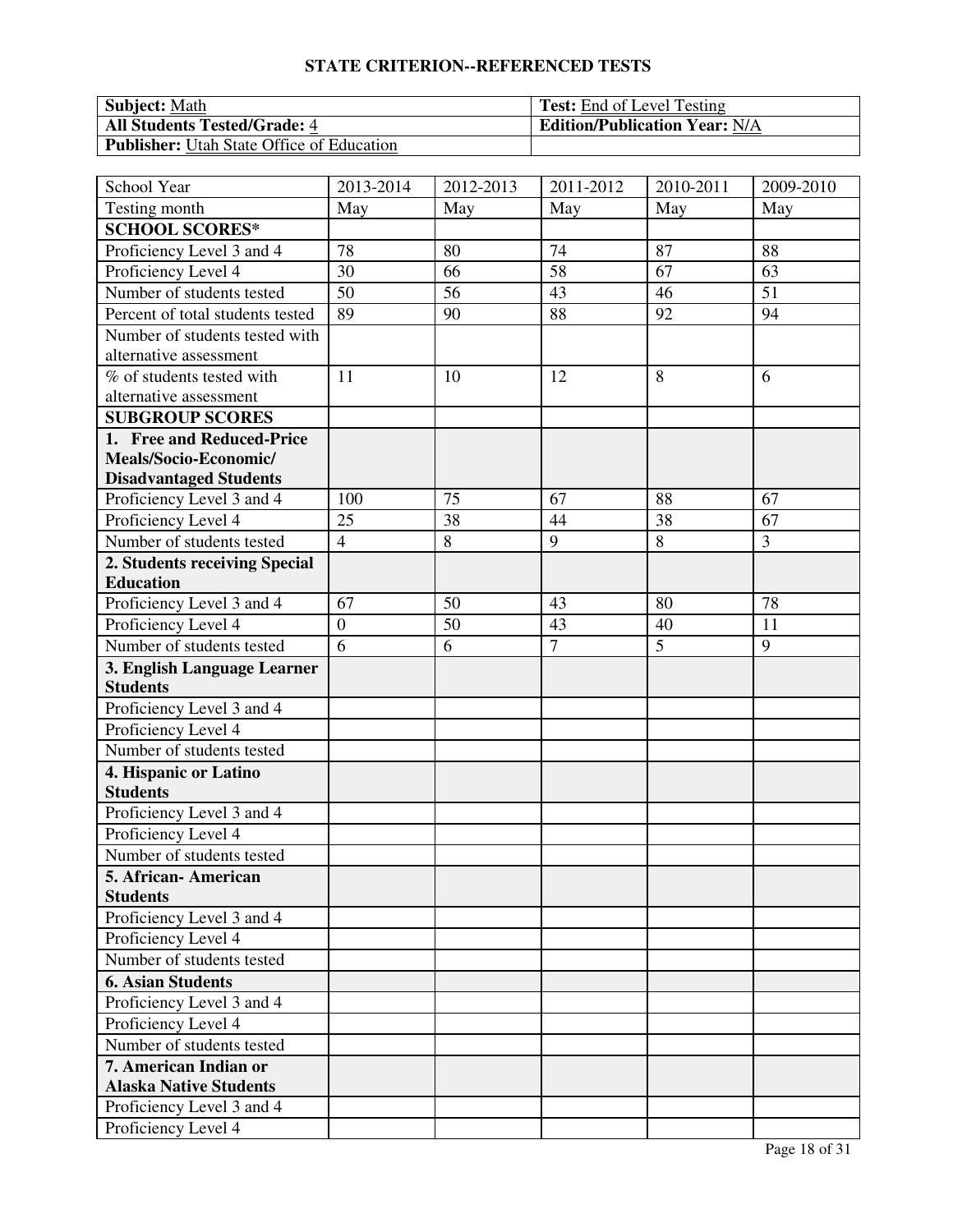| School Year                      | 2013-2014 | 2012-2013 | 2011-2012 | 2010-2011 | 2009-2010 |
|----------------------------------|-----------|-----------|-----------|-----------|-----------|
| Number of students tested        |           |           |           |           |           |
| 8. Native Hawaiian or other      |           |           |           |           |           |
| <b>Pacific Islander Students</b> |           |           |           |           |           |
| Proficiency Level 3 and 4        |           |           |           |           |           |
| Proficiency Level 4              |           |           |           |           |           |
| Number of students tested        |           |           |           |           |           |
| 9. White Students                |           |           |           |           |           |
| Proficiency Level 3 and 4        | 85        | 79        | 82        | 87        | 88        |
| Proficiency Level 4              | 24        | 67        | 64        | 74        | 62        |
| Number of students tested        | 33        | 39        | 33        | 38        | 42        |
| <b>10. Two or More Races</b>     |           |           |           |           |           |
| identified Students              |           |           |           |           |           |
| Proficiency Level 3 and 4        |           |           |           |           |           |
| Proficiency Level 4              |           |           |           |           |           |
| Number of students tested        |           |           |           |           |           |
| 11. Other 1: Other 1             |           |           |           |           |           |
| Proficiency Level 3 and 4        |           |           |           |           |           |
| Proficiency Level 4              |           |           |           |           |           |
| Number of students tested        |           |           |           |           |           |
| 12. Other 2: Other 2             |           |           |           |           |           |
| Proficiency Level 3 and 4        |           |           |           |           |           |
| Proficiency Level 4              |           |           |           |           |           |
| Number of students tested        |           |           |           |           |           |
| 13. Other 3: Other 3             |           |           |           |           |           |
| Proficiency Level 3 and 4        |           |           |           |           |           |
| Proficiency Level 4              |           |           |           |           |           |
| Number of students tested        |           |           |           |           |           |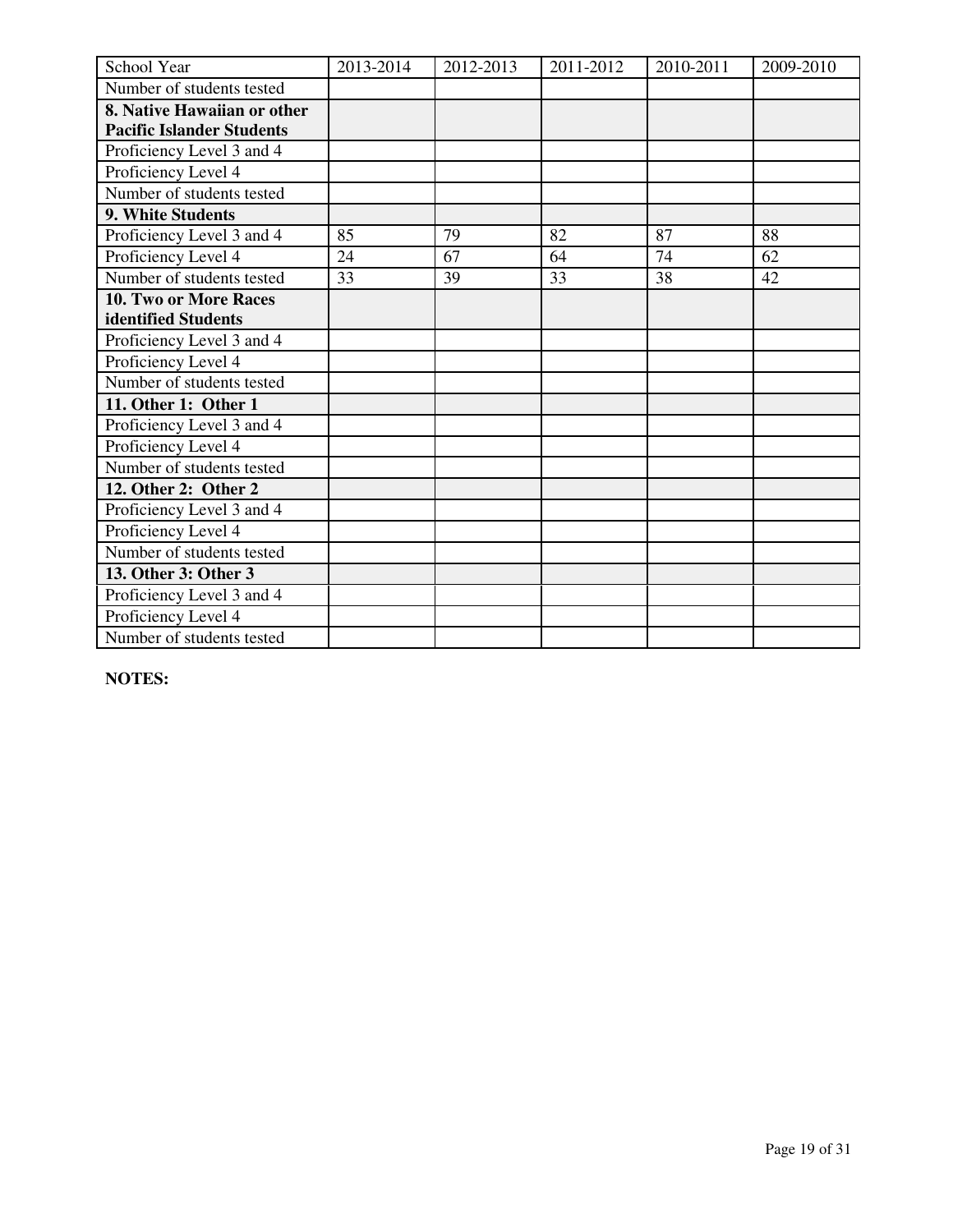| <b>Subject:</b> Math                             | <b>Test:</b> End of Level Testing    |
|--------------------------------------------------|--------------------------------------|
| <b>All Students Tested/Grade: 5</b>              | <b>Edition/Publication Year: N/A</b> |
| <b>Publisher:</b> Utah State Office of Education |                                      |

| School Year                      | 2013-2014      | $\overline{20}$ 12-2013 | 2011-2012      | 2010-2011      | 2009-2010 |
|----------------------------------|----------------|-------------------------|----------------|----------------|-----------|
| Testing month                    | May            | May                     | May            | May            | May       |
| <b>SCHOOL SCORES*</b>            |                |                         |                |                |           |
| Proficiency Level 3 or 4         | 75             | 97                      | 97             | 75             | 96        |
| Proficiency Level 4              | 41             | 83                      | 86             | 58             | 76        |
| Number of students tested        | 44             | 35                      | 36             | 48             | 45        |
| Percent of total students tested | 90             | 85                      | 86             | 96             | 94        |
| Number of students tested with   |                |                         |                |                |           |
| alternative assessment           |                |                         |                |                |           |
| % of students tested with        | 10             | 15                      | 14             | $\overline{4}$ | 6         |
| alternative assessment           |                |                         |                |                |           |
| <b>SUBGROUP SCORES</b>           |                |                         |                |                |           |
| 1. Free and Reduced-Price        |                |                         |                |                |           |
| Meals/Socio-Economic/            |                |                         |                |                |           |
| <b>Disadvantaged Students</b>    |                |                         |                |                |           |
| Proficiency Level 3 or 4         | 50             | 83                      | 88             | 56             | 100       |
| Proficiency Level 4              | $\overline{0}$ | 83                      | 88             | 33             | 67        |
| Number of students tested        | 6              | 6                       | 8              | 9              | 9         |
| 2. Students receiving Special    |                |                         |                |                |           |
| <b>Education</b>                 |                |                         |                |                |           |
| Proficiency Level 3 or 4         | 75             | 75                      | 100            | 50             | 100       |
| Proficiency Level 4              | 50             | 50                      | 50             | 30             | 67        |
| Number of students tested        | $\overline{4}$ | $\overline{4}$          | $\overline{4}$ | 10             | 3         |
| 3. English Language Learner      |                |                         |                |                |           |
| <b>Students</b>                  |                |                         |                |                |           |
| Proficiency Level 3 or 4         |                |                         |                |                |           |
| Proficiency Level 4              |                |                         |                |                |           |
| Number of students tested        |                |                         |                |                |           |
| 4. Hispanic or Latino            |                |                         |                |                |           |
| <b>Students</b>                  |                |                         |                |                |           |
| Proficiency Level 3 or 4         |                |                         |                |                |           |
| Proficiency Level 4              |                |                         |                |                |           |
| Number of students tested        |                |                         |                |                |           |
| 5. African-American              |                |                         |                |                |           |
| <b>Students</b>                  |                |                         |                |                |           |
| Proficiency Level 3 or 4         |                |                         |                |                |           |
| Proficiency Level 4              |                |                         |                |                |           |
| Number of students tested        |                |                         |                |                |           |
| <b>6. Asian Students</b>         |                |                         |                |                |           |
| Proficiency Level 3 or 4         |                |                         |                |                |           |
| Proficiency Level 4              |                |                         |                |                |           |
| Number of students tested        |                |                         |                |                |           |
| 7. American Indian or            |                |                         |                |                |           |
| <b>Alaska Native Students</b>    |                |                         |                |                |           |
| Proficiency Level 3 or 4         |                |                         |                |                |           |
| Proficiency Level 4              |                |                         |                |                |           |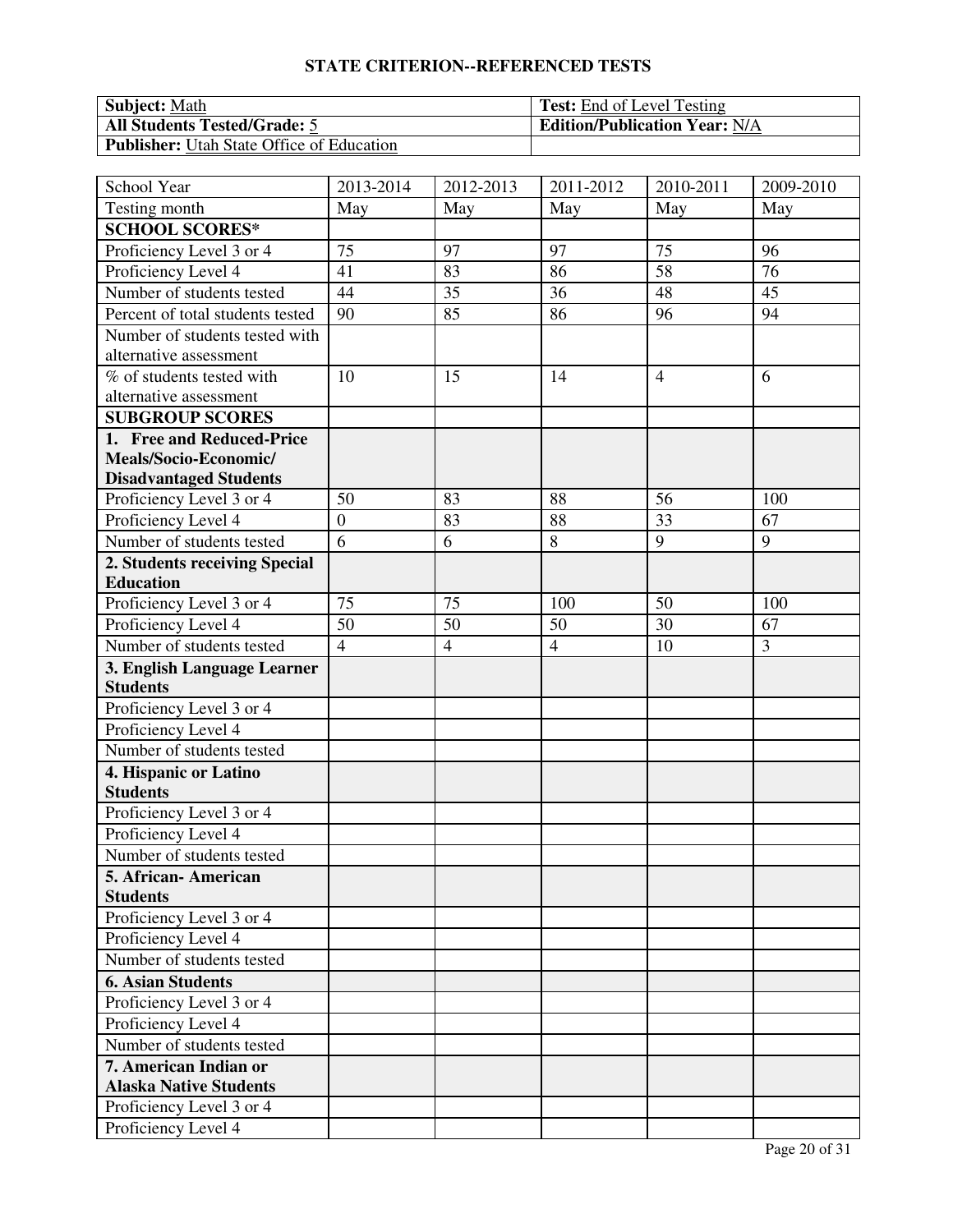| School Year                      | 2013-2014 | 2012-2013 | 2011-2012 | 2010-2011 | 2009-2010 |
|----------------------------------|-----------|-----------|-----------|-----------|-----------|
| Number of students tested        |           |           |           |           |           |
| 8. Native Hawaiian or other      |           |           |           |           |           |
| <b>Pacific Islander Students</b> |           |           |           |           |           |
| Proficiency Level 3 or 4         |           |           |           |           |           |
| Proficiency Level 4              |           |           |           |           |           |
| Number of students tested        |           |           |           |           |           |
| 9. White Students                |           |           |           |           |           |
| Proficiency Level 3 or 4         | 77        | 100       | 97        | 78        | 94        |
| Proficiency Level 4              | 47        | 81        | 90        | 63        | 74        |
| Number of students tested        | 30        | 21        | 30        | 40        | 35        |
| <b>10. Two or More Races</b>     |           |           |           |           |           |
| identified Students              |           |           |           |           |           |
| Proficiency Level 3 or 4         |           |           |           |           |           |
| Proficiency Level 4              |           |           |           |           |           |
| Number of students tested        |           |           |           |           |           |
| 11. Other 1: Other 1             |           |           |           |           |           |
| Proficiency Level 3 or 4         |           |           |           |           |           |
| Proficiency Level 4              |           |           |           |           |           |
| Number of students tested        |           |           |           |           |           |
| 12. Other 2: Other 2             |           |           |           |           |           |
| Proficiency Level 3 or 4         |           |           |           |           |           |
| Proficiency Level 4              |           |           |           |           |           |
| Number of students tested        |           |           |           |           |           |
| 13. Other 3: Other 3             |           |           |           |           |           |
| Proficiency Level 3 or 4         |           |           |           |           |           |
| Proficiency Level 4              |           |           |           |           |           |
| Number of students tested        |           |           |           |           |           |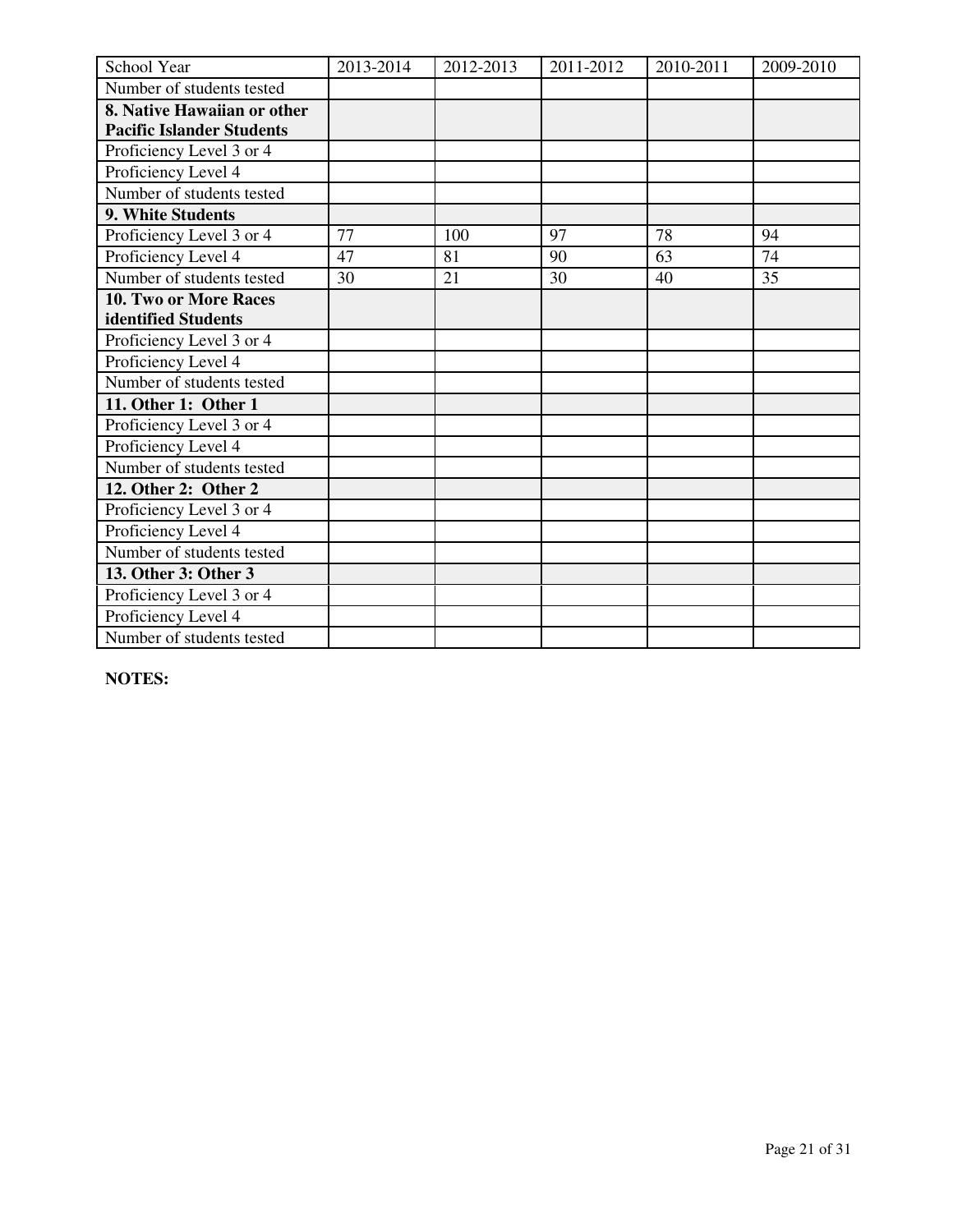| <b>Subject:</b> Math                             | <b>Test:</b> End of Level Testing    |
|--------------------------------------------------|--------------------------------------|
| <b>All Students Tested/Grade: 6</b>              | <b>Edition/Publication Year: N/A</b> |
| <b>Publisher:</b> Utah State Office of Education |                                      |

| School Year                      | 2013-2014      | $\overline{20}$ 12-2013 | 2011-2012       | 2010-2011      | 2009-2010        |
|----------------------------------|----------------|-------------------------|-----------------|----------------|------------------|
| Testing month                    | May            | May                     | May             | May            | May              |
| <b>SCHOOL SCORES*</b>            |                |                         |                 |                |                  |
| Proficiency Level 3 and 4        | 57             | 97                      | 81              | 90             | 76               |
| Proficiency Level 4              | 43             | 90                      | 54              | 73             | 59               |
| Number of students tested        | 28             | 31                      | $\overline{37}$ | 41             | 41               |
| Percent of total students tested | 88             | 89                      | 90              | 98             | 84               |
| Number of students tested with   |                |                         |                 |                |                  |
| alternative assessment           |                |                         |                 |                |                  |
| % of students tested with        | 13             | 11                      | 10              | $\overline{2}$ | 16               |
| alternative assessment           |                |                         |                 |                |                  |
| <b>SUBGROUP SCORES</b>           |                |                         |                 |                |                  |
| 1. Free and Reduced-Price        |                |                         |                 |                |                  |
| Meals/Socio-Economic/            |                |                         |                 |                |                  |
| <b>Disadvantaged Students</b>    |                |                         |                 |                |                  |
| Proficiency Level 3 and 4        | 40             | 100                     | 88              | 70             | 67               |
| Proficiency Level 4              | 20             | 86                      | 38              | 60             | 67               |
| Number of students tested        | $\overline{5}$ | $\overline{7}$          | 8               | 10             | 9                |
| 2. Students receiving Special    |                |                         |                 |                |                  |
| <b>Education</b>                 |                |                         |                 |                |                  |
| Proficiency Level 3 and 4        | 50             | 100                     | 63              | 50             | 60               |
| Proficiency Level 4              | 50             | 67                      | 38              | 50             | $\boldsymbol{0}$ |
| Number of students tested        | $\overline{4}$ | 3                       | 8               | $\overline{2}$ | 5                |
| 3. English Language Learner      |                |                         |                 |                |                  |
| <b>Students</b>                  |                |                         |                 |                |                  |
| Proficiency Level 3 and 4        |                |                         |                 |                |                  |
| Proficiency Level 4              |                |                         |                 |                |                  |
| Number of students tested        |                |                         |                 |                |                  |
| 4. Hispanic or Latino            |                |                         |                 |                |                  |
| <b>Students</b>                  |                |                         |                 |                |                  |
| Proficiency Level 3 and 4        |                |                         |                 |                |                  |
| Proficiency Level 4              |                |                         |                 |                |                  |
| Number of students tested        |                |                         |                 |                |                  |
| 5. African-American              |                |                         |                 |                |                  |
| <b>Students</b>                  |                |                         |                 |                |                  |
| Proficiency Level 3 and 4        |                |                         |                 |                |                  |
| Proficiency Level 4              |                |                         |                 |                |                  |
| Number of students tested        |                |                         |                 |                |                  |
| <b>6. Asian Students</b>         |                |                         |                 |                |                  |
| Proficiency Level 3 and 4        |                |                         |                 |                |                  |
| Proficiency Level 4              |                |                         |                 |                |                  |
| Number of students tested        |                |                         |                 |                |                  |
| 7. American Indian or            |                |                         |                 |                |                  |
| <b>Alaska Native Students</b>    |                |                         |                 |                |                  |
| Proficiency Level 3 and 4        |                |                         |                 |                |                  |
| Proficiency Level 4              |                |                         |                 |                |                  |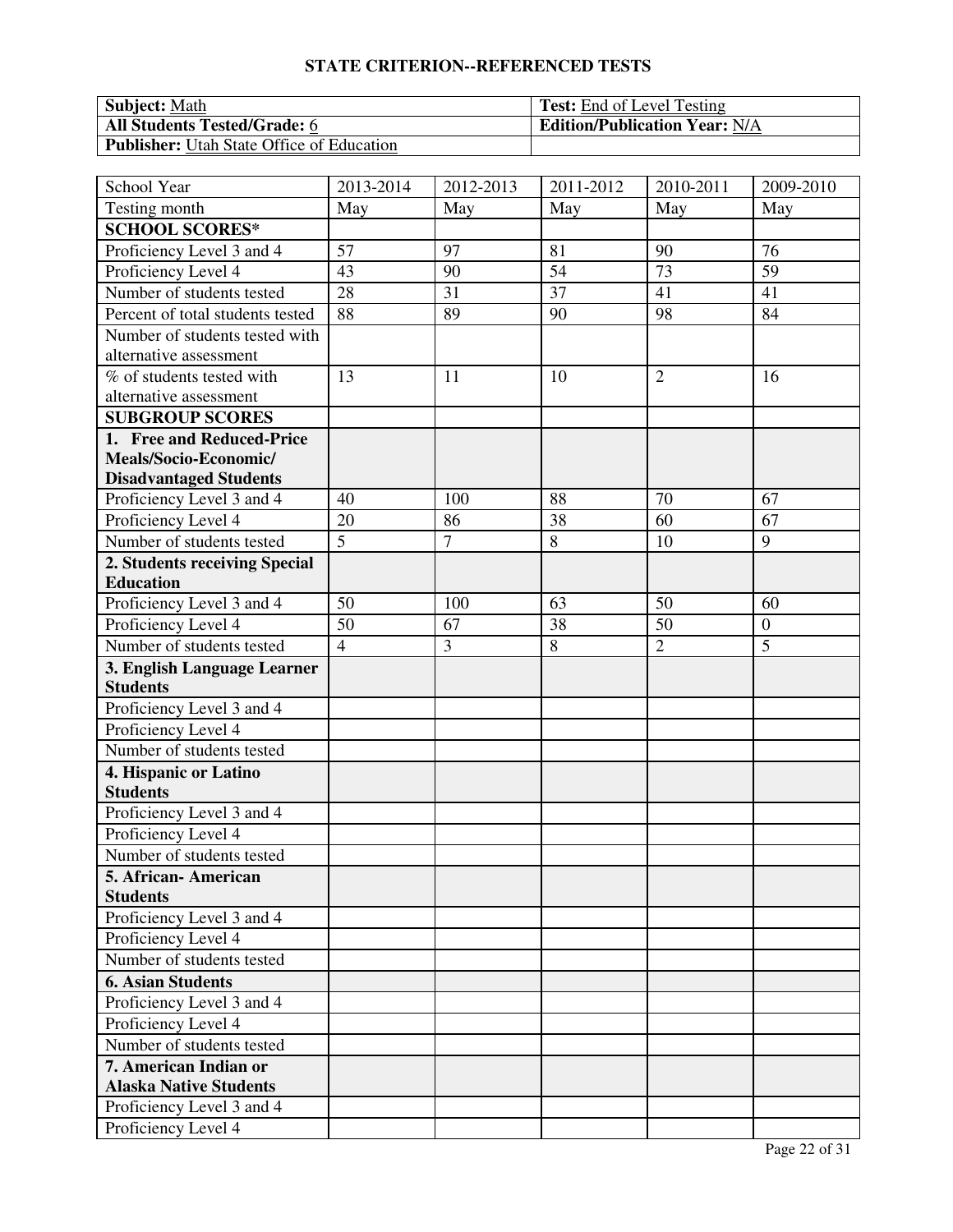| School Year                      | 2013-2014 | 2012-2013 | 2011-2012 | 2010-2011 | 2009-2010 |
|----------------------------------|-----------|-----------|-----------|-----------|-----------|
| Number of students tested        |           |           |           |           |           |
| 8. Native Hawaiian or other      |           |           |           |           |           |
| <b>Pacific Islander Students</b> |           |           |           |           |           |
| Proficiency Level 3 and 4        |           |           |           |           |           |
| Proficiency Level 4              |           |           |           |           |           |
| Number of students tested        |           |           |           |           |           |
| 9. White Students                |           |           |           |           |           |
| Proficiency Level 3 and 4        | 56        | 100       | 80        | 91        | 79        |
| Proficiency Level 4              | 38        | 95        | 60        | 72        | 64        |
| Number of students tested        | 16        | 22        | 30        | 32        | 33        |
| <b>10. Two or More Races</b>     |           |           |           |           |           |
| identified Students              |           |           |           |           |           |
| Proficiency Level 3 and 4        |           |           |           |           |           |
| Proficiency Level 4              |           |           |           |           |           |
| Number of students tested        |           |           |           |           |           |
| 11. Other 1: Other 1             |           |           |           |           |           |
| Proficiency Level 3 and 4        |           |           |           |           |           |
| Proficiency Level 4              |           |           |           |           |           |
| Number of students tested        |           |           |           |           |           |
| 12. Other 2: Other 2             |           |           |           |           |           |
| Proficiency Level 3 and 4        |           |           |           |           |           |
| Proficiency Level 4              |           |           |           |           |           |
| Number of students tested        |           |           |           |           |           |
| 13. Other 3: Other 3             |           |           |           |           |           |
| Proficiency Level 3 and 4        |           |           |           |           |           |
| Proficiency Level 4              |           |           |           |           |           |
| Number of students tested        |           |           |           |           |           |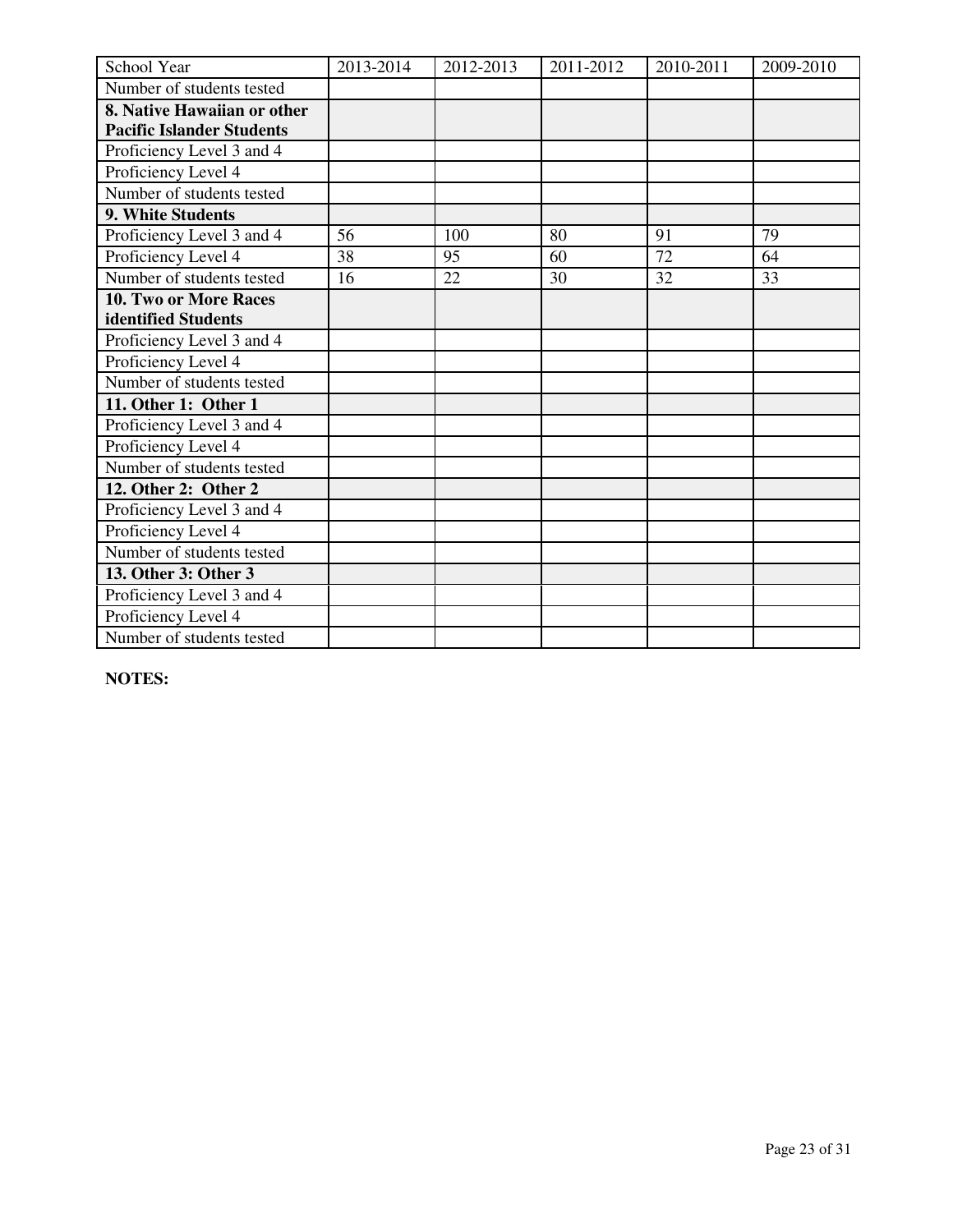| <b>Subject:</b> Reading/ELA                      | <b>Test:</b> End of Level Testing    |
|--------------------------------------------------|--------------------------------------|
| <b>All Students Tested/Grade: 3</b>              | <b>Edition/Publication Year: N/A</b> |
| <b>Publisher:</b> Utah State Office of Education |                                      |

| School Year                             | 2013-2014        | 2012-2013      | $\overline{20}11 - 2012$ | 2010-2011 | 2009-2010 |
|-----------------------------------------|------------------|----------------|--------------------------|-----------|-----------|
| Testing month                           | May              | May            | May                      | May       | May       |
| <b>SCHOOL SCORES*</b>                   |                  |                |                          |           |           |
| Proficiency Level 3 and 4               | 67               | 100            | 100                      | 85        | 92        |
| Proficiency Level 4                     | 31               | 63             | 46                       | 59        | 71        |
| Number of students tested               | 48               | 48             | $\overline{57}$          | 46        | 49        |
| Percent of total students tested        | 94               | 92             | 92                       | 90        | 92        |
| Number of students tested with          |                  |                |                          |           |           |
| alternative assessment                  |                  |                |                          |           |           |
| % of students tested with               | 6                | 8              | 8                        | 10        | 8         |
| alternative assessment                  |                  |                |                          |           |           |
| <b>SUBGROUP SCORES</b>                  |                  |                |                          |           |           |
| 1. Free and Reduced-Price               |                  |                |                          |           |           |
| Meals/Socio-Economic/                   |                  |                |                          |           |           |
| <b>Disadvantaged Students</b>           |                  |                |                          |           |           |
| Proficiency Level 3 and 4               | 67               | 83             | 70                       | 93        | 100       |
| Proficiency Level 4                     | 22               | 33             | 10                       | 50        | 78        |
| Number of students tested               | 9                | 6              | 10                       | 14        | 9         |
| 2. Students receiving Special           |                  |                |                          |           |           |
| <b>Education</b>                        |                  |                |                          |           |           |
| Proficiency Level 3 and 4               | 50               | 71             | 86                       | 75        | 67        |
| Proficiency Level 4                     | $\boldsymbol{0}$ | 29             | 29                       | 38        | 33        |
| Number of students tested               | $\overline{2}$   | $\overline{7}$ | $\overline{7}$           | 8         | 6         |
| 3. English Language Learner             |                  |                |                          |           |           |
| <b>Students</b>                         |                  |                |                          |           |           |
| Proficiency Level 3 and 4               |                  |                |                          |           |           |
| Proficiency Level 4                     |                  |                |                          |           |           |
| Number of students tested               |                  |                |                          |           |           |
| 4. Hispanic or Latino                   |                  |                |                          |           |           |
| <b>Students</b>                         |                  |                |                          |           |           |
| Proficiency Level 3 and 4               |                  |                |                          |           |           |
| Proficiency Level 4                     |                  |                |                          |           |           |
| Number of students tested               |                  |                |                          |           |           |
| 5. African- American<br><b>Students</b> |                  |                |                          |           |           |
| Proficiency Level 3 and 4               |                  |                |                          |           |           |
| Proficiency Level 4                     |                  |                |                          |           |           |
| Number of students tested               |                  |                |                          |           |           |
| <b>6. Asian Students</b>                |                  |                |                          |           |           |
| Proficiency Level 3 and 4               |                  |                |                          |           |           |
| Proficiency Level 4                     |                  |                |                          |           |           |
| Number of students tested               |                  |                |                          |           |           |
| 7. American Indian or                   |                  |                |                          |           |           |
| <b>Alaska Native Students</b>           |                  |                |                          |           |           |
| Proficiency Level 3 and 4               |                  |                |                          |           |           |
| Proficiency Level 4                     |                  |                |                          |           |           |
|                                         |                  |                |                          |           |           |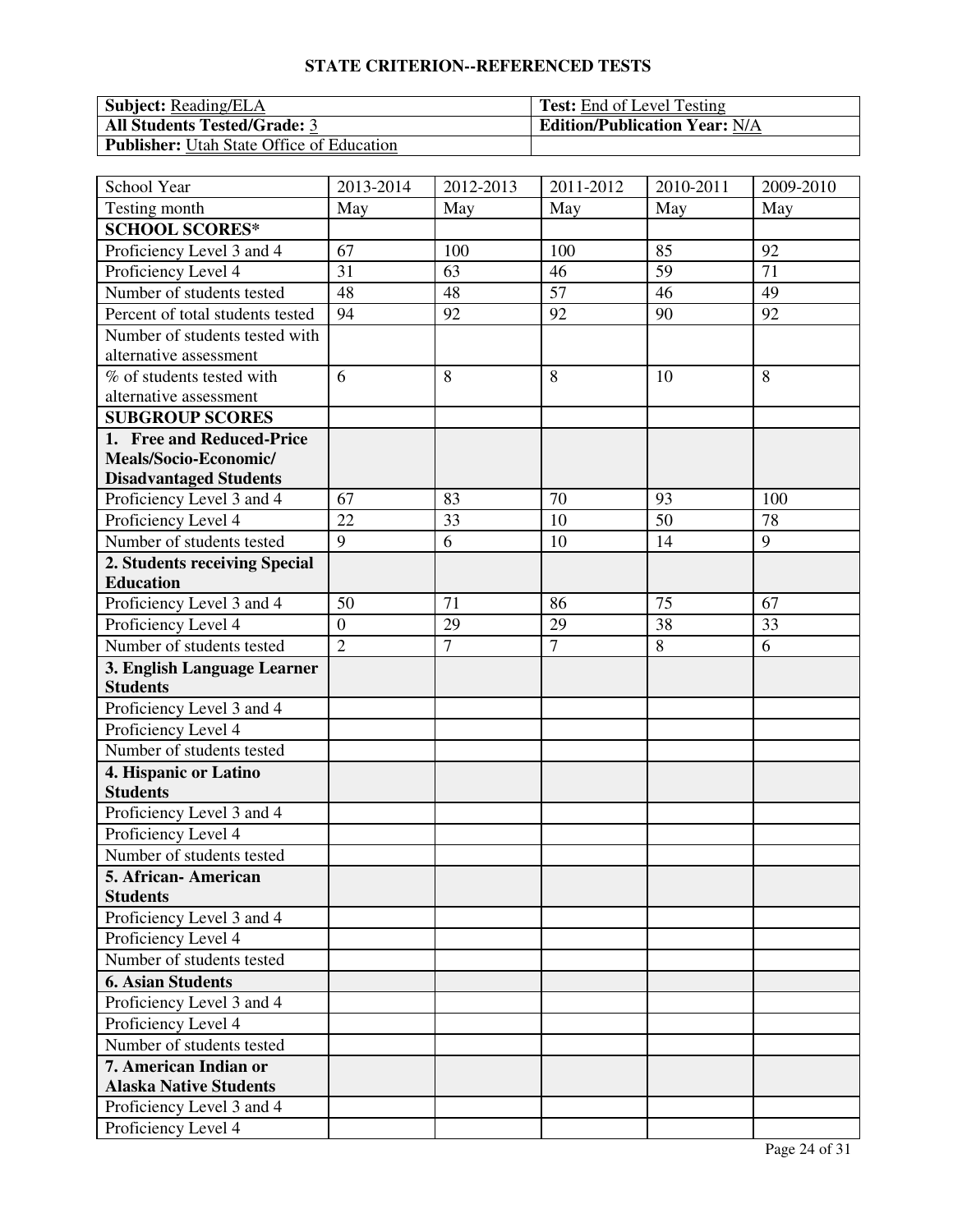| School Year                      | 2013-2014 | 2012-2013 | 2011-2012 | 2010-2011 | 2009-2010 |
|----------------------------------|-----------|-----------|-----------|-----------|-----------|
| Number of students tested        |           |           |           |           |           |
| 8. Native Hawaiian or other      |           |           |           |           |           |
| <b>Pacific Islander Students</b> |           |           |           |           |           |
| Proficiency Level 3 and 4        |           |           |           |           |           |
| Proficiency Level 4              |           |           |           |           |           |
| Number of students tested        |           |           |           |           |           |
| 9. White Students                |           |           |           |           |           |
| Proficiency Level 3 and 4        | 78        | 95        | 90        | 89        | 93        |
| Proficiency Level 4              | 41        | 68        | 50        | 63        | 73        |
| Number of students tested        | 32        | 37        | 48        | 38        | 40        |
| <b>10. Two or More Races</b>     |           |           |           |           |           |
| identified Students              |           |           |           |           |           |
| Proficiency Level 3 and 4        |           |           |           |           |           |
| Proficiency Level 4              |           |           |           |           |           |
| Number of students tested        |           |           |           |           |           |
| 11. Other 1: Other 1             |           |           |           |           |           |
| Proficiency Level 3 and 4        |           |           |           |           |           |
| Proficiency Level 4              |           |           |           |           |           |
| Number of students tested        |           |           |           |           |           |
| 12. Other 2: Other 2             |           |           |           |           |           |
| Proficiency Level 3 and 4        |           |           |           |           |           |
| Proficiency Level 4              |           |           |           |           |           |
| Number of students tested        |           |           |           |           |           |
| 13. Other 3: Other 3             |           |           |           |           |           |
| Proficiency Level 3 and 4        |           |           |           |           |           |
| Proficiency Level 4              |           |           |           |           |           |
| Number of students tested        |           |           |           |           |           |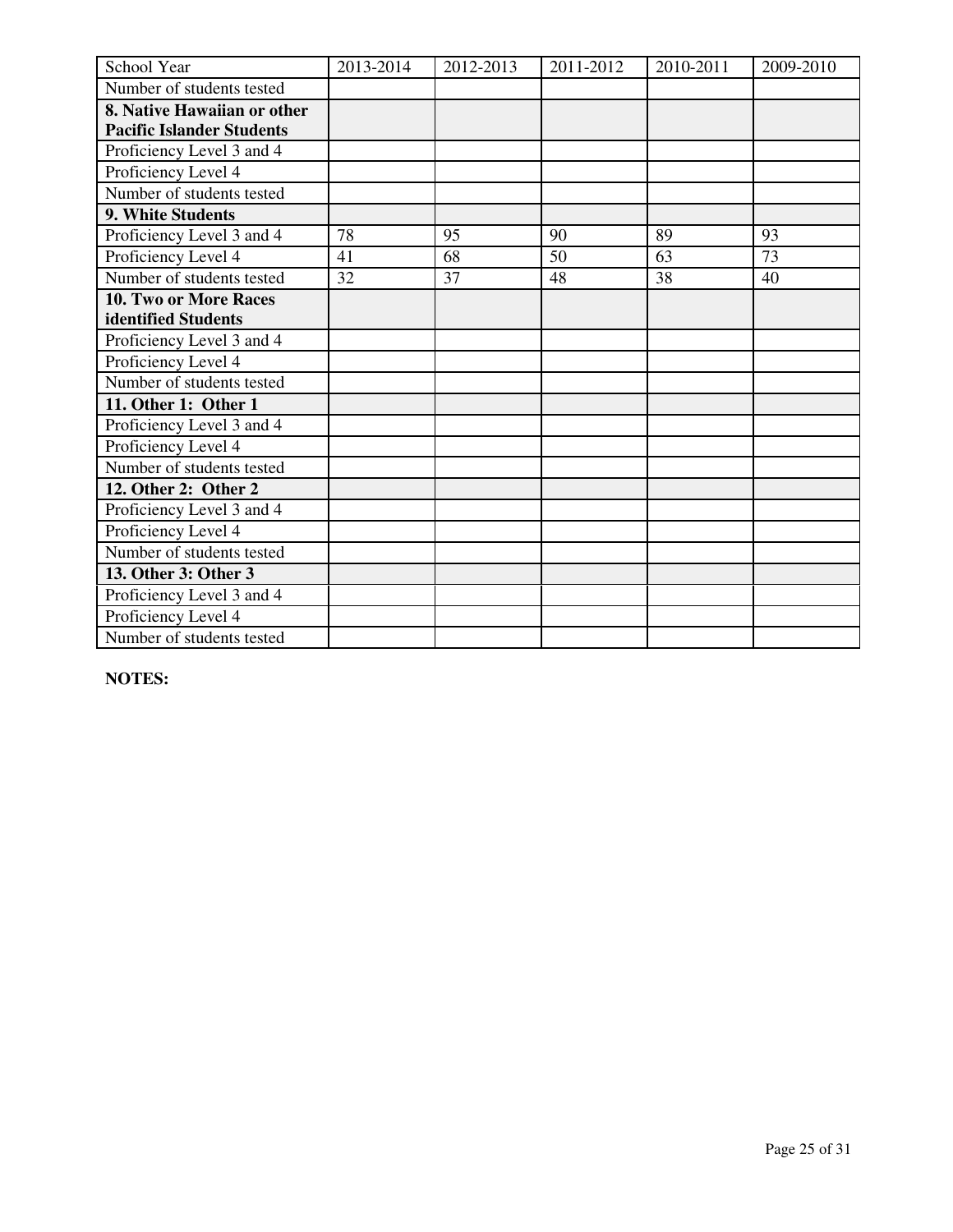| <b>Subject:</b> Reading/ELA                      | <b>Test:</b> End of Level Testing    |
|--------------------------------------------------|--------------------------------------|
| <b>All Students Tested/Grade: 4</b>              | <b>Edition/Publication Year: N/A</b> |
| <b>Publisher:</b> Utah State Office of Education |                                      |

| School Year                      | 2013-2014        | $\overline{20}$ 12-2013 | 2011-2012      | 2010-2011      | 2009-2010        |
|----------------------------------|------------------|-------------------------|----------------|----------------|------------------|
| Testing month                    | May              | May                     | May            | May            | May              |
| <b>SCHOOL SCORES*</b>            |                  |                         |                |                |                  |
| Proficiency Level 3 and 4        | 74               | 88                      | 77             | 89             | 82               |
| Proficiency Level 4              | 24               | 55                      | 51             | 61             | 66               |
| Number of students tested        | 50               | 56                      | 43             | 46             | 50               |
| Percent of total students tested | 89               | 90                      | 88             | 92             | 94               |
| Number of students tested with   |                  |                         |                |                |                  |
| alternative assessment           |                  |                         |                |                |                  |
| % of students tested with        | 11               | 10                      | 12             | 8              | 6                |
| alternative assessment           |                  |                         |                |                |                  |
| <b>SUBGROUP SCORES</b>           |                  |                         |                |                |                  |
| 1. Free and Reduced-Price        |                  |                         |                |                |                  |
| Meals/Socio-Economic/            |                  |                         |                |                |                  |
| <b>Disadvantaged Students</b>    |                  |                         |                |                |                  |
| Proficiency Level 3 and 4        | 75               | 75                      | 56             | 88             | $\overline{0}$   |
| Proficiency Level 4              | $\overline{0}$   | 25                      | 22             | 38             | $\boldsymbol{0}$ |
| Number of students tested        | $\overline{4}$   | 8                       | 9              | 8              | 3                |
| 2. Students receiving Special    |                  |                         |                |                |                  |
| <b>Education</b>                 |                  |                         |                |                |                  |
| Proficiency Level 3 and 4        | 100              | 83                      | 57             | 80             | 56               |
| Proficiency Level 4              | $\boldsymbol{0}$ | 50                      | 43             | 20             | 11               |
| Number of students tested        | 6                | 6                       | $\overline{7}$ | $\overline{5}$ | 9                |
| 3. English Language Learner      |                  |                         |                |                |                  |
| <b>Students</b>                  |                  |                         |                |                |                  |
| Proficiency Level 3 and 4        |                  |                         |                |                |                  |
| Proficiency Level 4              |                  |                         |                |                |                  |
| Number of students tested        |                  |                         |                |                |                  |
| 4. Hispanic or Latino            |                  |                         |                |                |                  |
| <b>Students</b>                  |                  |                         |                |                |                  |
| Proficiency Level 3 and 4        |                  |                         |                |                |                  |
| Proficiency Level 4              |                  |                         |                |                |                  |
| Number of students tested        |                  |                         |                |                |                  |
| 5. African-American              |                  |                         |                |                |                  |
| <b>Students</b>                  |                  |                         |                |                |                  |
| Proficiency Level 3 and 4        |                  |                         |                |                |                  |
| Proficiency Level 4              |                  |                         |                |                |                  |
| Number of students tested        |                  |                         |                |                |                  |
| <b>6. Asian Students</b>         |                  |                         |                |                |                  |
| Proficiency Level 3 and 4        |                  |                         |                |                |                  |
| Proficiency Level 4              |                  |                         |                |                |                  |
| Number of students tested        |                  |                         |                |                |                  |
| 7. American Indian or            |                  |                         |                |                |                  |
| <b>Alaska Native Students</b>    |                  |                         |                |                |                  |
| Proficiency Level 3 and 4        |                  |                         |                |                |                  |
| Proficiency Level 4              |                  |                         |                |                |                  |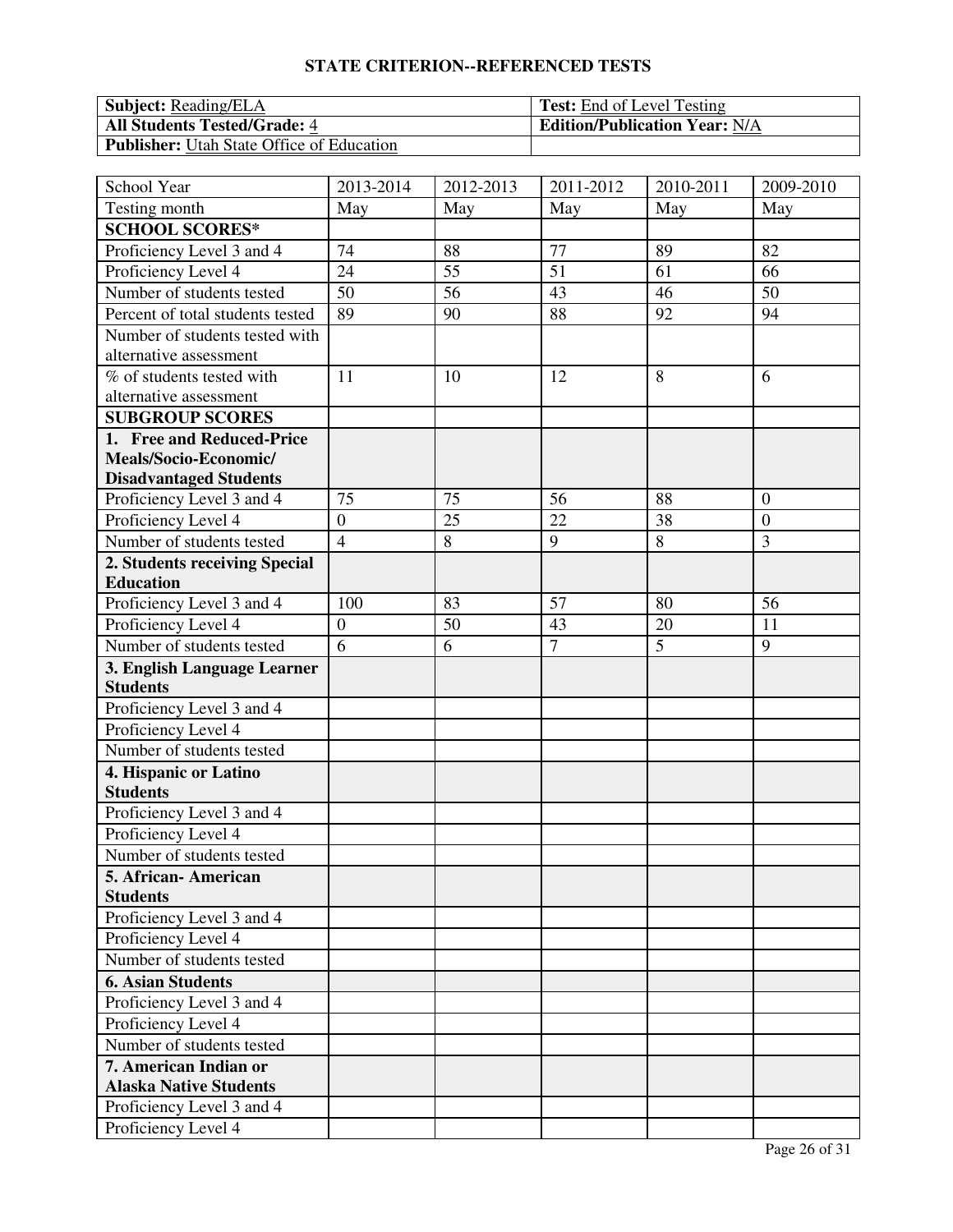| School Year                      | 2013-2014 | 2012-2013 | 2011-2012 | 2010-2011 | 2009-2010 |
|----------------------------------|-----------|-----------|-----------|-----------|-----------|
| Number of students tested        |           |           |           |           |           |
| 8. Native Hawaiian or other      |           |           |           |           |           |
| <b>Pacific Islander Students</b> |           |           |           |           |           |
| Proficiency Level 3 and 4        |           |           |           |           |           |
| Proficiency Level 4              |           |           |           |           |           |
| Number of students tested        |           |           |           |           |           |
| 9. White Students                |           |           |           |           |           |
| Proficiency Level 3 and 4        | 76        | 92        | 85        | 89        | 88        |
| Proficiency Level 4              | 58        | 56        | 61        | 68        | 68        |
| Number of students tested        | 33        | 39        | 33        | 38        | 41        |
| <b>10. Two or More Races</b>     |           |           |           |           |           |
| identified Students              |           |           |           |           |           |
| Proficiency Level 3 and 4        |           |           |           |           |           |
| Proficiency Level 4              |           |           |           |           |           |
| Number of students tested        |           |           |           |           |           |
| 11. Other 1: Other 1             |           |           |           |           |           |
| Proficiency Level 3 and 4        |           |           |           |           |           |
| Proficiency Level 4              |           |           |           |           |           |
| Number of students tested        |           |           |           |           |           |
| 12. Other 2: Other 2             |           |           |           |           |           |
| Proficiency Level 3 and 4        |           |           |           |           |           |
| Proficiency Level 4              |           |           |           |           |           |
| Number of students tested        |           |           |           |           |           |
| 13. Other 3: Other 3             |           |           |           |           |           |
| Proficiency Level 3 and 4        |           |           |           |           |           |
| Proficiency Level 4              |           |           |           |           |           |
| Number of students tested        |           |           |           |           |           |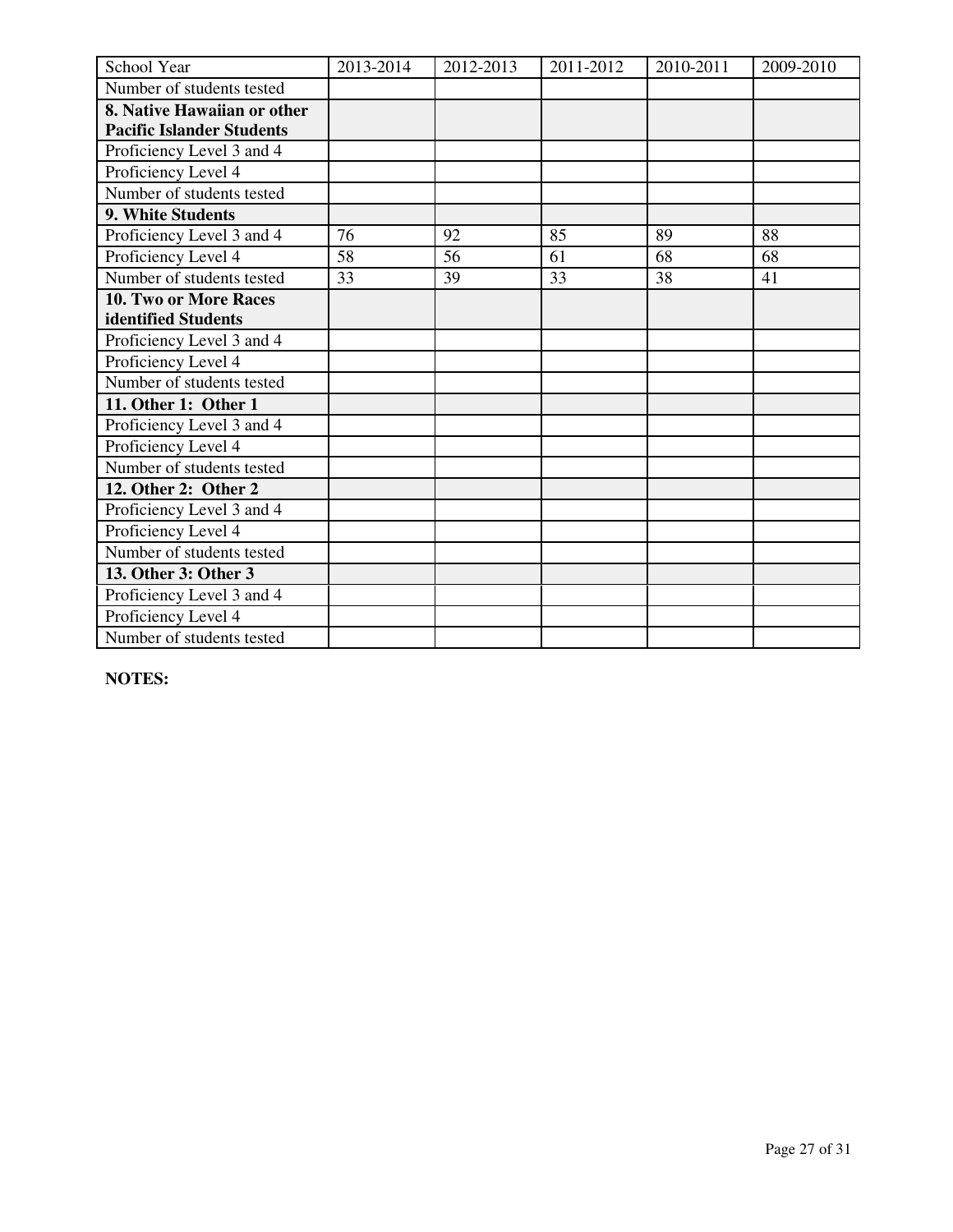| <b>Subject:</b> Reading/ELA                      | <b>Test:</b> End of Level Testing    |
|--------------------------------------------------|--------------------------------------|
| <b>All Students Tested/Grade: 5</b>              | <b>Edition/Publication Year: N/A</b> |
| <b>Publisher:</b> Utah State Office of Education |                                      |

| School Year                      | 2013-2014      | 2012-2013      | $\overline{20}11 - 2012$ | 2010-2011      | 2009-2010      |
|----------------------------------|----------------|----------------|--------------------------|----------------|----------------|
| Testing month                    | May            | May            | May                      | May            | May            |
| <b>SCHOOL SCORES*</b>            |                |                |                          |                |                |
| Proficiency Level 3 and 4        | 82             | 97             | 97                       | 85             | 95             |
| Proficiency Level 4              | 50             | 69             | 69                       | 33             | 73             |
| Number of students tested        | 44             | 36             | 36                       | 48             | 44             |
| Percent of total students tested | 90             | 86             | 86                       | 96             | 94             |
| Number of students tested with   |                |                |                          |                |                |
| alternative assessment           |                |                |                          |                |                |
| % of students tested with        | 10             | 14             | 14                       | $\overline{4}$ | 6              |
| alternative assessment           |                |                |                          |                |                |
| <b>SUBGROUP SCORES</b>           |                |                |                          |                |                |
| 1. Free and Reduced-Price        |                |                |                          |                |                |
| Meals/Socio-Economic/            |                |                |                          |                |                |
| <b>Disadvantaged Students</b>    |                |                |                          |                |                |
| Proficiency Level 3 and 4        | 50             | 100            | 100                      | 56             | 89             |
| Proficiency Level 4              | 33             | 50             | 75                       | 22             | 56             |
| Number of students tested        | 6              | 6              | 8                        | 9              | 9              |
| 2. Students receiving Special    |                |                |                          |                |                |
| <b>Education</b>                 |                |                |                          |                |                |
| Proficiency Level 3 and 4        | 100            | 75             | 100                      | 50             | 67             |
| Proficiency Level 4              | 75             | 50             | 25                       | $\mathbf{0}$   | 33             |
| Number of students tested        | $\overline{4}$ | $\overline{4}$ | $\overline{4}$           | 10             | $\overline{3}$ |
| 3. English Language Learner      |                |                |                          |                |                |
| <b>Students</b>                  |                |                |                          |                |                |
| Proficiency Level 3 and 4        |                |                |                          |                |                |
| Proficiency Level 4              |                |                |                          |                |                |
| Number of students tested        |                |                |                          |                |                |
| 4. Hispanic or Latino            |                |                |                          |                |                |
| <b>Students</b>                  |                |                |                          |                |                |
| Proficiency Level 3 and 4        |                |                |                          |                |                |
| Proficiency Level 4              |                |                |                          |                |                |
| Number of students tested        |                |                |                          |                |                |
| 5. African- American             |                |                |                          |                |                |
| <b>Students</b>                  |                |                |                          |                |                |
| Proficiency Level 3 and 4        |                |                |                          |                |                |
| Proficiency Level 4              |                |                |                          |                |                |
| Number of students tested        |                |                |                          |                |                |
| <b>6. Asian Students</b>         |                |                |                          |                |                |
| Proficiency Level 3 and 4        |                |                |                          |                |                |
| Proficiency Level 4              |                |                |                          |                |                |
| Number of students tested        |                |                |                          |                |                |
| 7. American Indian or            |                |                |                          |                |                |
| <b>Alaska Native Students</b>    |                |                |                          |                |                |
| Proficiency Level 3 and 4        |                |                |                          |                |                |
| Proficiency Level 4              |                |                |                          |                |                |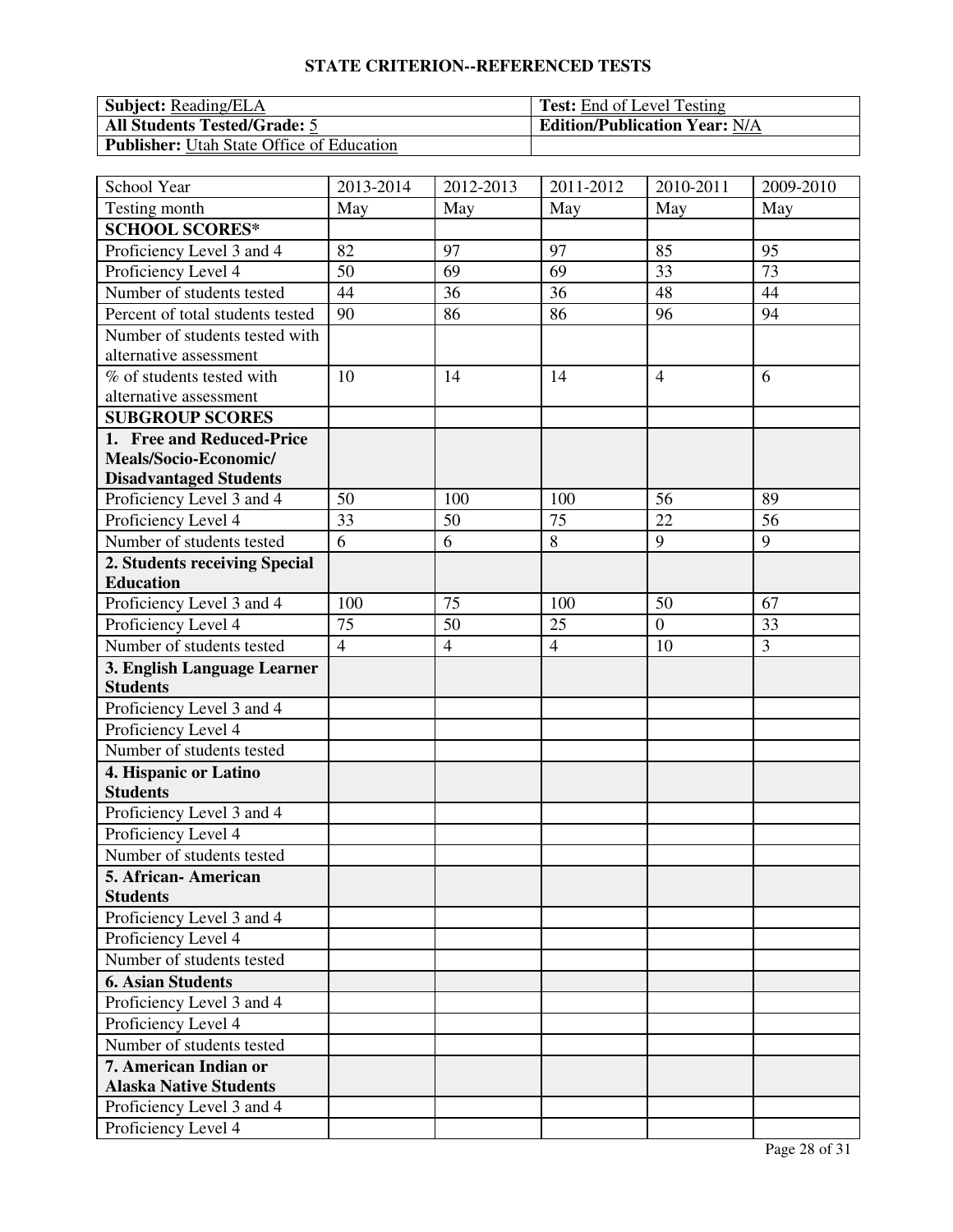| School Year                      | 2013-2014 | 2012-2013 | 2011-2012 | 2010-2011 | 2009-2010 |
|----------------------------------|-----------|-----------|-----------|-----------|-----------|
| Number of students tested        |           |           |           |           |           |
| 8. Native Hawaiian or other      |           |           |           |           |           |
| <b>Pacific Islander Students</b> |           |           |           |           |           |
| Proficiency Level 3 and 4        |           |           |           |           |           |
| Proficiency Level 4              |           |           |           |           |           |
| Number of students tested        |           |           |           |           |           |
| 9. White Students                |           |           |           |           |           |
| Proficiency Level 3 and 4        | 90        | 95        | 97        | 90        | 94        |
| Proficiency Level 4              | 50        | 71        | 80        | 38        | 74        |
| Number of students tested        | 30        | 21        | 30        | 40        | 34        |
| <b>10. Two or More Races</b>     |           |           |           |           |           |
| identified Students              |           |           |           |           |           |
| Proficiency Level 3 and 4        |           |           |           |           |           |
| Proficiency Level 4              |           |           |           |           |           |
| Number of students tested        |           |           |           |           |           |
| 11. Other 1: Other 1             |           |           |           |           |           |
| Proficiency Level 3 and 4        |           |           |           |           |           |
| Proficiency Level 4              |           |           |           |           |           |
| Number of students tested        |           |           |           |           |           |
| 12. Other 2: Other 2             |           |           |           |           |           |
| Proficiency Level 3 and 4        |           |           |           |           |           |
| Proficiency Level 4              |           |           |           |           |           |
| Number of students tested        |           |           |           |           |           |
| 13. Other 3: Other 3             |           |           |           |           |           |
| Proficiency Level 3 and 4        |           |           |           |           |           |
| Proficiency Level 4              |           |           |           |           |           |
| Number of students tested        |           |           |           |           |           |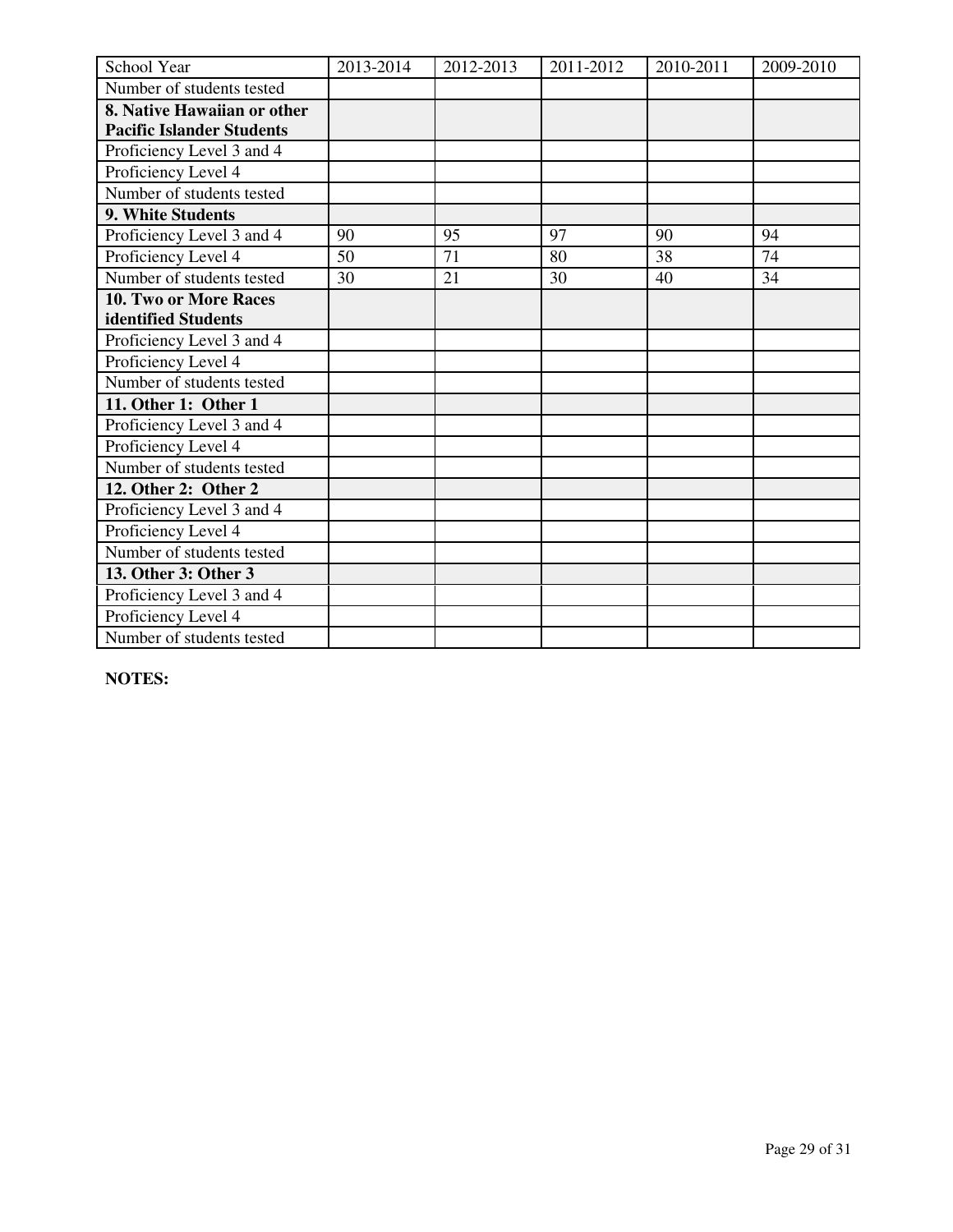| <b>Subject:</b> Reading/ELA                      | <b>Test:</b> End of Level Testing    |
|--------------------------------------------------|--------------------------------------|
| <b>All Students Tested/Grade: 6</b>              | <b>Edition/Publication Year: N/A</b> |
| <b>Publisher:</b> Utah State Office of Education |                                      |

| School Year                      | 2013-2014      | 2012-2013      | 2011-2012        | 2010-2011      | 2009-2010 |
|----------------------------------|----------------|----------------|------------------|----------------|-----------|
| Testing month                    | May            | May            | May              | May            | May       |
| <b>SCHOOL SCORES*</b>            |                |                |                  |                |           |
| Proficiency Level 3 and 4        | 79             | 100            | 86               | 95             | 90        |
| Proficiency Level 4              | 61             | 90             | 49               | 68             | 53        |
| Number of students tested        | 28             | 31             | $\overline{37}$  | 41             | 40        |
| Percent of total students tested | 88             | 89             | 90               | 98             | 83        |
| Number of students tested with   |                |                |                  |                |           |
| alternative assessment           |                |                |                  |                |           |
| % of students tested with        | 13             | 11             | 10               | $\overline{2}$ | 17        |
| alternative assessment           |                |                |                  |                |           |
| <b>SUBGROUP SCORES</b>           |                |                |                  |                |           |
| 1. Free and Reduced-Price        |                |                |                  |                |           |
| Meals/Socio-Economic/            |                |                |                  |                |           |
| <b>Disadvantaged Students</b>    |                |                |                  |                |           |
| Proficiency Level 3 and 4        | 60             | 100            | 63               | 90             | 100       |
| Proficiency Level 4              | 40             | 100            | 13               | 60             | 44        |
| Number of students tested        | $\overline{5}$ | $\overline{7}$ | 8                | 10             | 9         |
| 2. Students receiving Special    |                |                |                  |                |           |
| <b>Education</b>                 |                |                |                  |                |           |
| Proficiency Level 3 and 4        | 50             | 100            | 50               | 50             | 60        |
| Proficiency Level 4              | 25             | 67             | $\boldsymbol{0}$ | 50             | 20        |
| Number of students tested        | $\overline{4}$ | $\overline{3}$ | $\overline{8}$   | $\overline{2}$ | 5         |
| 3. English Language Learner      |                |                |                  |                |           |
| <b>Students</b>                  |                |                |                  |                |           |
| Proficiency Level 3 and 4        |                |                |                  |                |           |
| Proficiency Level 4              |                |                |                  |                |           |
| Number of students tested        |                |                |                  |                |           |
| 4. Hispanic or Latino            |                |                |                  |                |           |
| <b>Students</b>                  |                |                |                  |                |           |
| Proficiency Level 3 and 4        |                |                |                  |                |           |
| Proficiency Level 4              |                |                |                  |                |           |
| Number of students tested        |                |                |                  |                |           |
| 5. African- American             |                |                |                  |                |           |
| <b>Students</b>                  |                |                |                  |                |           |
| Proficiency Level 3 and 4        |                |                |                  |                |           |
| Proficiency Level 4              |                |                |                  |                |           |
| Number of students tested        |                |                |                  |                |           |
| <b>6. Asian Students</b>         |                |                |                  |                |           |
| Proficiency Level 3 and 4        |                |                |                  |                |           |
| Proficiency Level 4              |                |                |                  |                |           |
| Number of students tested        |                |                |                  |                |           |
| 7. American Indian or            |                |                |                  |                |           |
| <b>Alaska Native Students</b>    |                |                |                  |                |           |
| Proficiency Level 3 and 4        |                |                |                  |                |           |
| Proficiency Level 4              |                |                |                  |                |           |